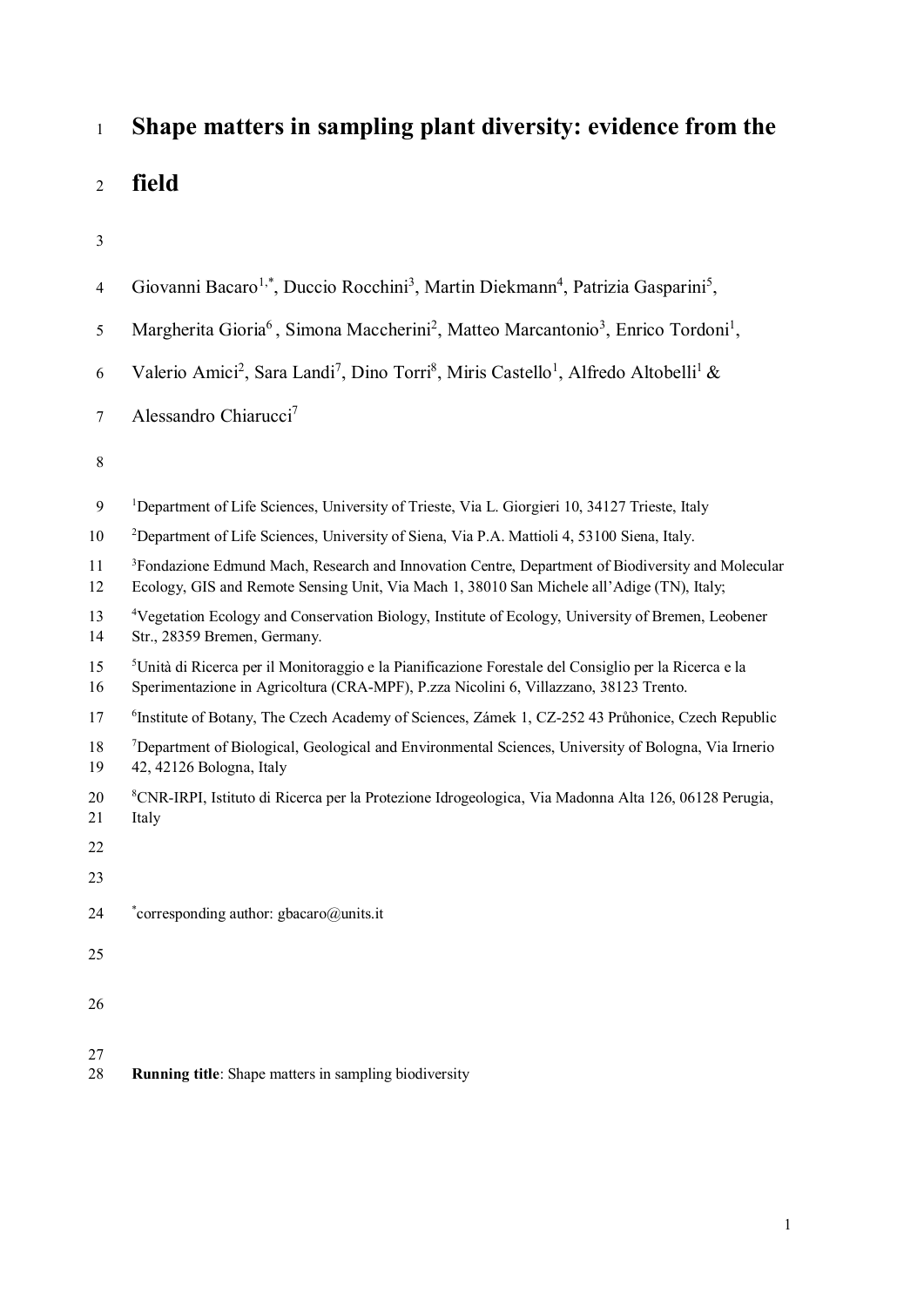## Abstract

 The identification of shape and size of sampling units that maximises the number of plant species recorded in multiscale sampling designs has major implications in conservation planning and monitoring actions. In this paper we tested the effect of three sampling shapes (rectangles, squared, and randomly shaped sampling units) on the number of recorded species. We used a large dataset derived from the network of protected areas in the Siena Province, Italy. This dataset is composed of plant species occurrence data recorded from 604 plots (10 m x 10 m), each divided in a grid of 16 contiguous subplot units (2.5 m x 2.5 m). Moreover, we evaluated the effect of plot orientation along the main environmental gradient, to examine how the selection of plot orientation (when elongated plots are used) influences the number of species collected. In total, 1041 plant species were recorded from the study plots. A significantly higher species richness was recorded by the random arrangement of 4 subplots within each plot in comparison to the 'rectangle' and 'square' shapes. Although the rectangular shape captured a significant larger number of species than squared ones, plot orientation along the main environmental gradient did not show a systematic effect on the number of recorded species. We concluded that the choice of whether or not using elongated (rectangular) *versus* squared plots should dependent upon the objectives of the specific survey with squared plots being more suitable for assessing species composition of more homogeneous vegetation units and rectangular plots being more suited for recording more species in the pooled sample of a large area.

 **Keywords**: biodiversity monitoring, environmental gradient, rarefaction, sampling design, shape, species richness

- **Acronyms**: AC Accumulation Curve, RC Rarefaction Curve
-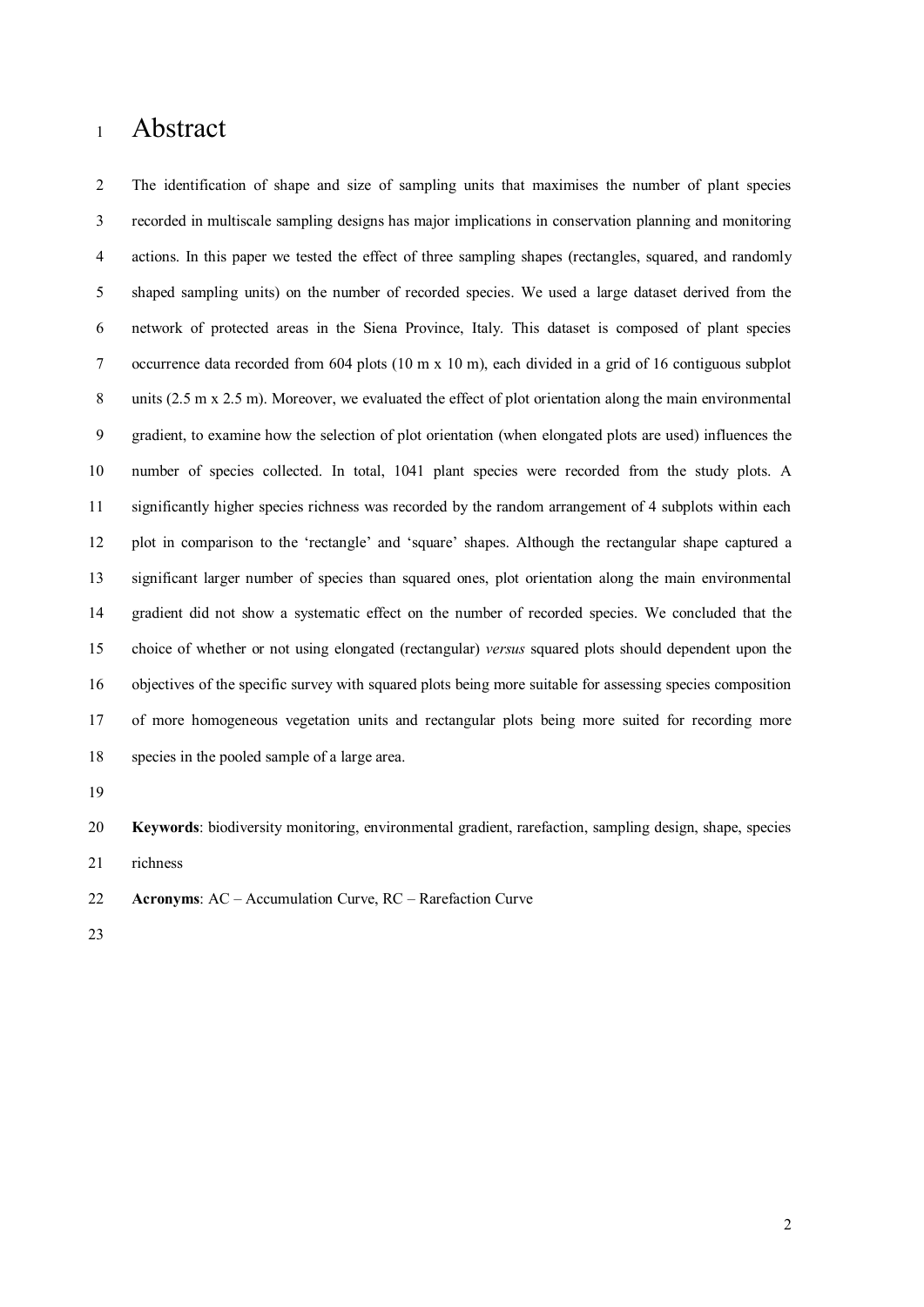#### **1. Introduction**

 Species richness and complementarity are among the most straightforward indicators of biodiversity (Colwell et al. 2004, Bacaro et al. 2013). Therefore, many efforts have been made to develop tools for maximizing species inventory for biodiversity assessment and long-term monitoring programmes (Rocchini et al. 2005, Bacaro et al., 2009, Chiarucci et al. 2011). Planning long-term monitoring surveys requires a clear identification of the statistical population of concern as well as an operational definition of plant community attribute (e.g., species richness and/or composition, see Chiarucci, 2007). The number of species recorded in a survey is strongly dependent upon: 1) the method of selection of the sampling unit, 2) the sampling effort, 3) the spatial arrangement of the sampling units, and 4) the frequency, precision and accuracy of the measurements (Stohlgren, 2007). Ultimately, the effectiveness of a sampling design depends on the objectives of a study (Kenkel et al., 1989; Yoccoz et al., 2001). An ideal sampling strategy for plants should also provide information on each component of biodiversity, including local diversity (alpha), total/regional diversity (gamma) and species compositional turnover (beta-diversity; Whittaker, 1972; Yoccoz et al., 2001; Baffetta et al., 2007). Since the financial and temporal resources that can be allocated to the evaluation of changes in biodiversity and ecosystem functioning are limited (Gaston and Williams, 1996), long-term monitoring surveys should aim at maximising the probability of detecting the largest number of species in a limited amount of sampling effort to be done in the field (Abella and Covington, 2004).

 Sampling methods that provide for the use of multi-scale sampling units have often been recommended to increase the number of species detected in a survey. These methods differ in the size of the sampling unit and in the design of vegetation surveys (e.g., Shmida, 1984; Stohlgren et al., 1995; Peet et al., 1998; Chiarucci et al., 2001, 2008a; Palmer et al., 2002; Keeley and Fotheringham, 2005; Baffetta et al., 2007; Stohlgren, 2007; Marcantonio et al., 2010), and, so far, comparisons among different sampling designs have been made mostly at the scale of 0.1 ha (e.g., Peet, 1974; Whittaker, 1977; Whittaker et al., 1979, 2001; Keeley and Fotheringham, 2005).

 The shape of the sampling unit may play a central role in determining the number of species recorded in multi-scale species inventories (Clapham, 1932; Stohlgren et al., 1995; Condit et al., 1996; Kunin, 1997; Laurance et al., 1998; Keeley and Fotheringham, 2005; Nascimbene et al., 2010). In particular, there has been an increasing interest in assessing the capacity of elongated (rectangular) sampling units to collect more species compared to squared sampling units of the same area (see Keeley and Fotheringham, 2005).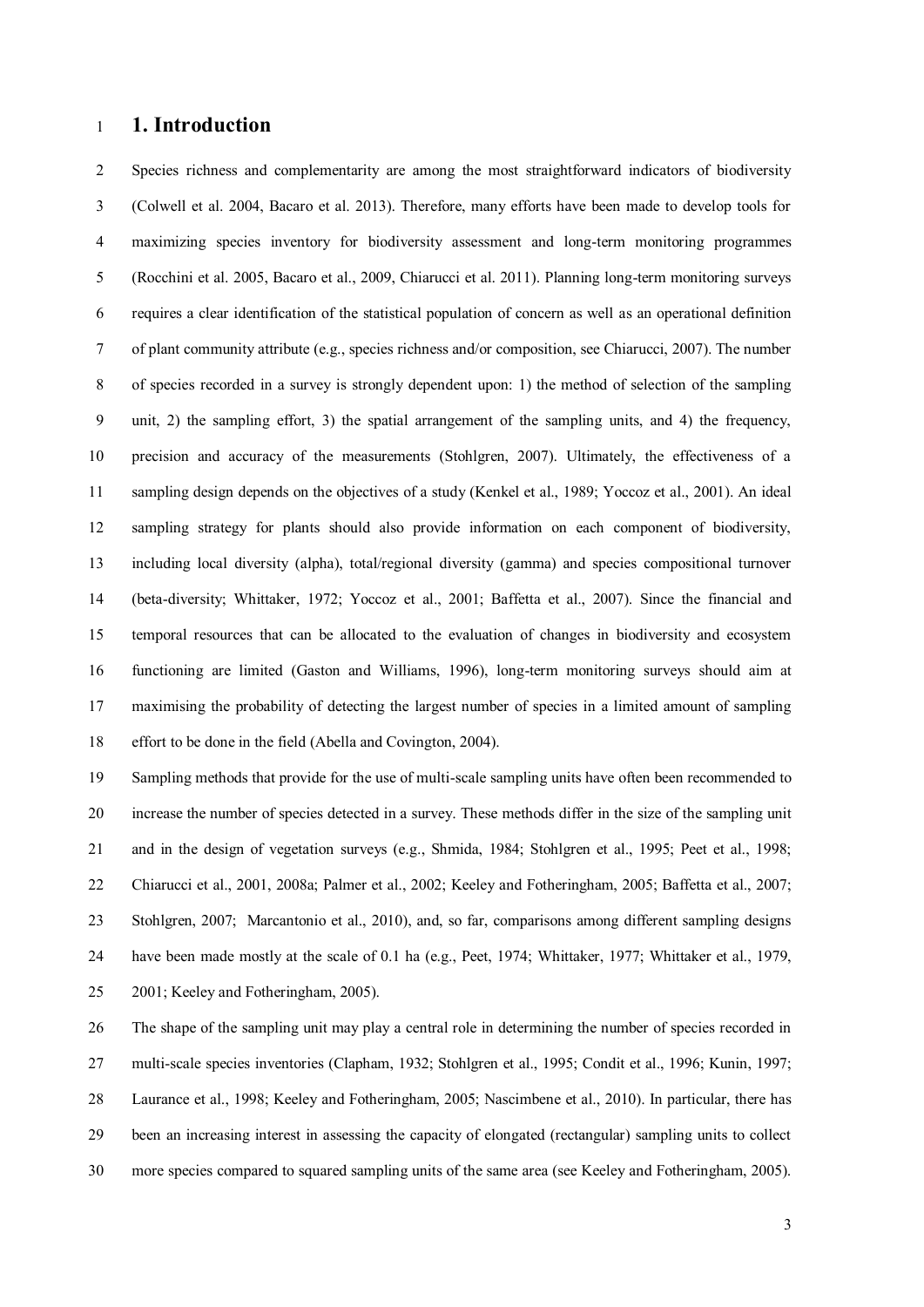A number of studies have shown that elongated sampling units tend to capture more species compared to squared ones due to a tendency of non-square units to encompass higher environmental heterogeneity (e.g., Stohlgren et al., 1995; Stohlgren, 2007; Dengler, 2008). However, Keeley and Fotheringham (2005) in a study of different plant community types in the Sierra Nevada Mountain Range, California, found that, at the 0.1 ha or finer scales, the effect of plot shape on the overall number of species recorded in a plot was minimal or not predictable. In particular, these authors showed that, within the investigated Mediterranean vegetation types, the shape of the sampling units (1:4 rectangles *versus* squares) did not have any substantial effect on the recorded species richness; the observed pattern was likely due to the fact that beta diversity tends to vary along complex environmental gradients that are both parallel and perpendicular to the long axis of rectangular plots.

 Despite the importance of the potential implications on the shape of the sampling unit on the overall number of species recorded in large-scale surveys, and, ultimately, in conservation and management planning (Keeley and Fotheringham, 2005), few studies, mostly over small spatial scales (Whittaker, 1977; Keeley and Fotheringham, 2005; Stolghren, 2007), have assessed the effect of plot shape on the number of plant species recorded in such studies, and consistent findings are yet to be found (Dengler, 2008).

 The general aim of this study was to address the above-mentioned issues by evaluating the effect of the shape of sampling units using a large dataset derived from a plant diversity survey based on a probabilistic sampling design. Specifically, we 1) evaluated the effect of the shape of the sampling unit on sampling effectiveness, as defined by the cumulative number of recorded species and 2) tested the hypothesis put forward by Keeley and Fotheringham (2005), to examine whether the orientation of elongated sampling units according to the main environmental gradient (given by slope and aspect at local scale) significantly affects the cumulative number of recorded species.

### **2. Material and methods**

*2.1 Study area*

 The Natura 2000 Network (Habitat Directive 92/43/EEC) in the Siena Province (Tuscany, Central Italy, centroid: longitude 11° 26′ 54″ E, latitude 43° 10′ 12″ N, datum WGS84) consists of 17 Sites of Community Importance (SCIs), with size varying between 483 ha (Lago di Montepulciano) and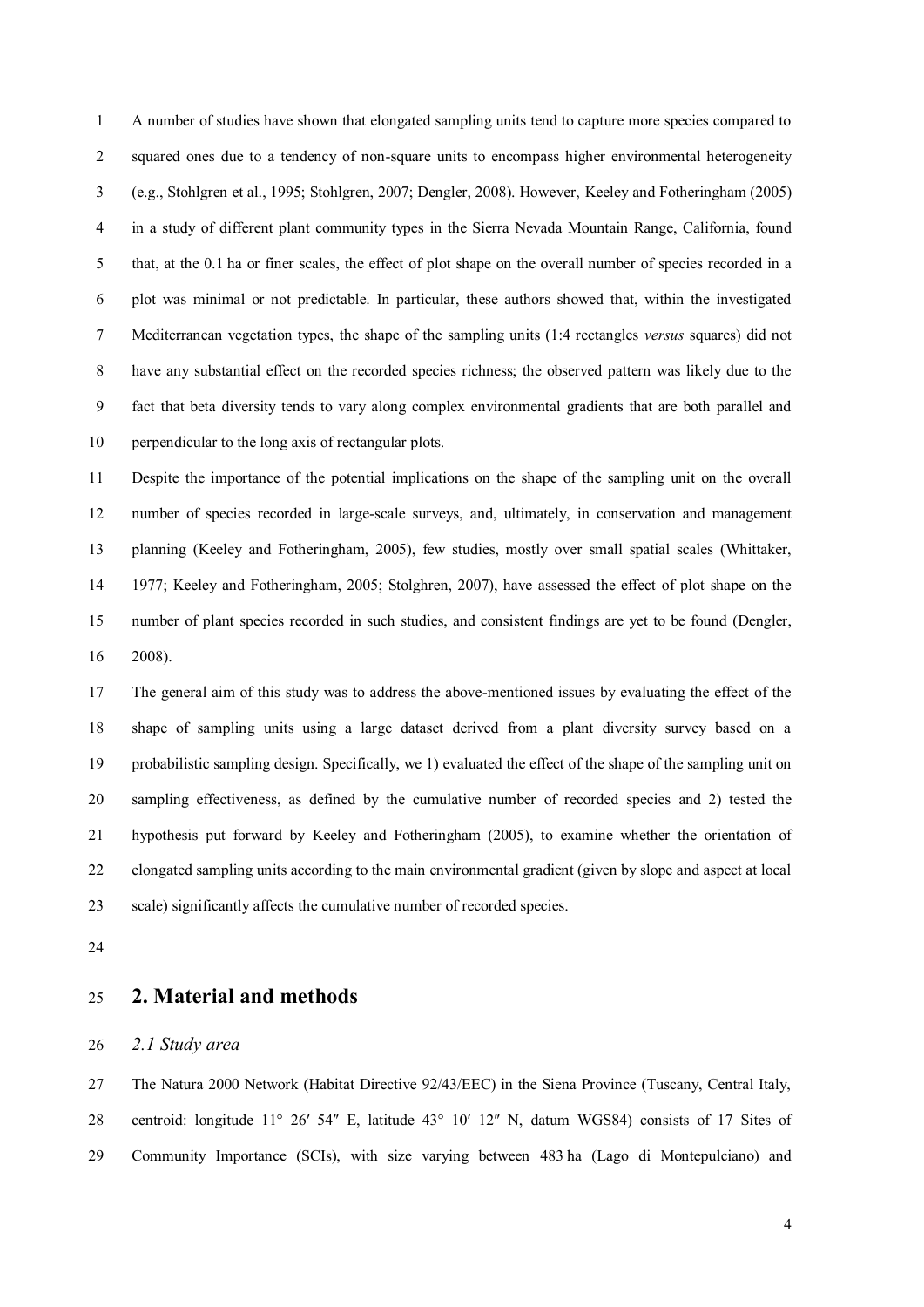13,744 ha (Montagnola Senese), making a total surface of 58,969 ha, and ranging from low elevations 2 (65 m a.s.l.) to mountains  $(1,685 \text{ m a.s.}$ .

 The Siena Province also encompasses a set of 14 nature reserves (established in 1996 and 2008 by the Province Administration of Siena) covering approximately 9,661 ha (see Marcantonio et al., 2010). Most of the area of these reserves is included in the SCI network, and only a small portion is to be considered as a newly protected area. Thus, the area included in the nature reserves and which is not part of the SCI network was also included in the sampling protocol.

 The total protected area sampled in this study includes 21 sites and covers a surface of 61945 ha. These sites spans over a range of habitats including open areas and unmanaged forests, from the plains to the mountain belts. The complexity of this network is reflected in the presence of a variety of vegetation types, from thermophilous communities dominated by *Quercus ilex* L. and *Q. cerris* L., to mesic ones dominated by *Fagus sylvatica* L. and *Castanea sativa* Mill.. The network also encompasses croplands, semi-natural grasslands, and shrublands. Due to the complexity of such a mosaic of habitat, plant community, and land use types, this network supports a high richness of plant species (for a more thorough description see Chiarucci et al., 2008b, 2012).

#### *2.2 Sampling Design*

 To evaluate whether the shape of the sampling unit in a vegetation survey affects the number of recorded species and whether main environmental gradients (such as those reflected by slope and aspect) interact with the shape and orientation of the sampling unit, we used a dataset based on the results of a large-scale monitoring program for the protected areas above described (Chiarucci et al., 2012). The adopted sampling design was based on a restricted random selection of plots. In particular, the whole area of the Siena Province was covered by a grid of 1 km × 1 km cells and one random point was selected within each cell (Fig. 1). All those points falling within the perimeter of nature reserves or SCI of the Siena Province were included in the sample (see Chiarucci et al., 2008b). These points, with a nominal density 26 of one point per km<sup>2</sup>, were used to locate sampling plots. Each plot,  $10 \text{ m} \times 10 \text{ m}$  in size, was located using a high precision GPS and was then divided into four quadrants and sixteen 2.5 m x 2.5 m subplots (four per quadrant). In total, we recorded plant occurrence data within 604 plots and 9,664 subplots (see Table 1). Field sampling was performed during years 2005 - 2008.

Within each plot, data were collected using a standardized technique, consisting in sampling the first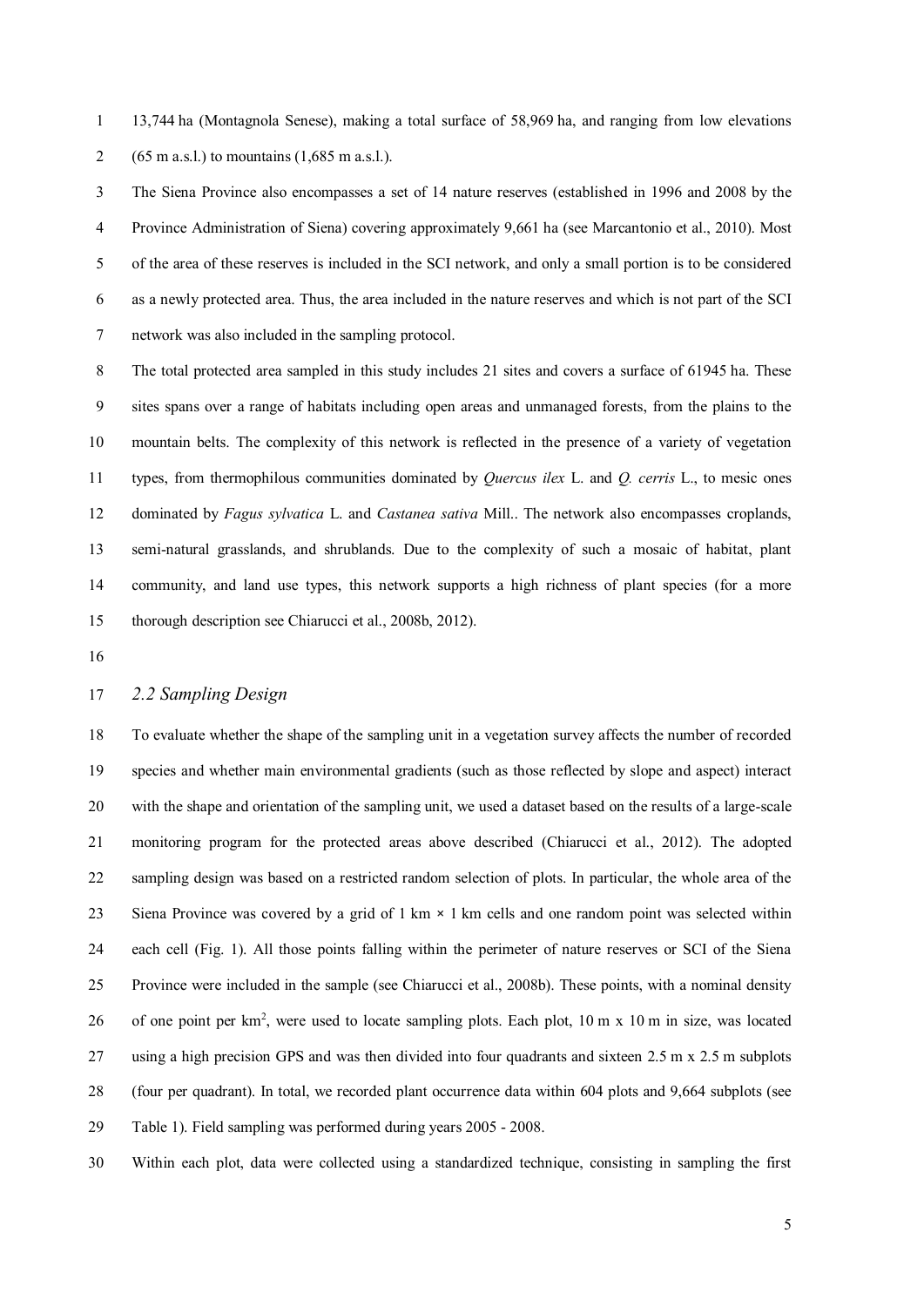subplot within the North-West quadrant, following a clockwise order for the first four units (subplots 1, 2, 3 and 4), and then moving to the second North-East quadrant (subplots 5, 6, 7 and 8), and so on until the 16 subplots were sampled. In this way, it was possible to assign each quadrant and each subplot to a specific orientation (North-South *versus* West-East) along an elevation gradient. The list of all vascular plant species occurring in each of the 16 subplots was compiled, while data about slope, aspect and vegetation structure were recorded at the plot scale (see Chiarucci et al., 2008b, 2012, for further details on the field data collection).

#### *2.3 Data Analyses*

 Data analyses were designed to evaluate the effect of the shape of the sampling unit, here defined as the spatial arrangement of a combined set of subplots, on the total number of plant species recorded at a site. To achieve this task, the complete data set of 9,664 subplots was re-sampled using three designs: specifically, the re-sampling procedure was designed to achieve species richness values recorded at each 14 plot by different subplot combinations, of the same size  $(25 \text{ m}^2, 25\%$  of the total plot size) but with 15 different shapes: 1) 1:4 rectangles = 1  $\times$  4 subplots; 2) squares = 2  $\times$  2 subplots; and 3) random = four randomly located subplots within each plot (Fig. 2). Following this approach, the same total plot area was sampled by four subplots, but the different shape allowed comparing directly the capacity of each design to capture plant species richness.

 More in detail, within each plot it was possible to enumerate and identify eight separate combinations of rectangles and nine different combination of squares (each composed by four subplots) as well as factorial of 16 random combinations of four subplots (Fig. 2). In this latter case, the random sampling of subplots was performed without replacement; furthermore, no spatial constrains was imposed in the selection of the four subplots while, on the other side, contiguity was not avoided (as showed in Fig. 2, third line).

 To compare cumulative species richness recorded by using the different shapes, we operated as follows: for each shape (eight possible rectangles and nine squares in each plot) a rarefaction curve (hereafter RC) was calculated as the average of 1000 accumulation curves (hereafter AC) obtained by randomly ordering the set of 604 plots and selecting from each plot that specific shape: this process resulted in eight RCs for rectangles and nine RCs for quadrats. One "average" RC for rectangles and one "average" RC for squares were then calculated as the mean of all the RCs for that specific shape.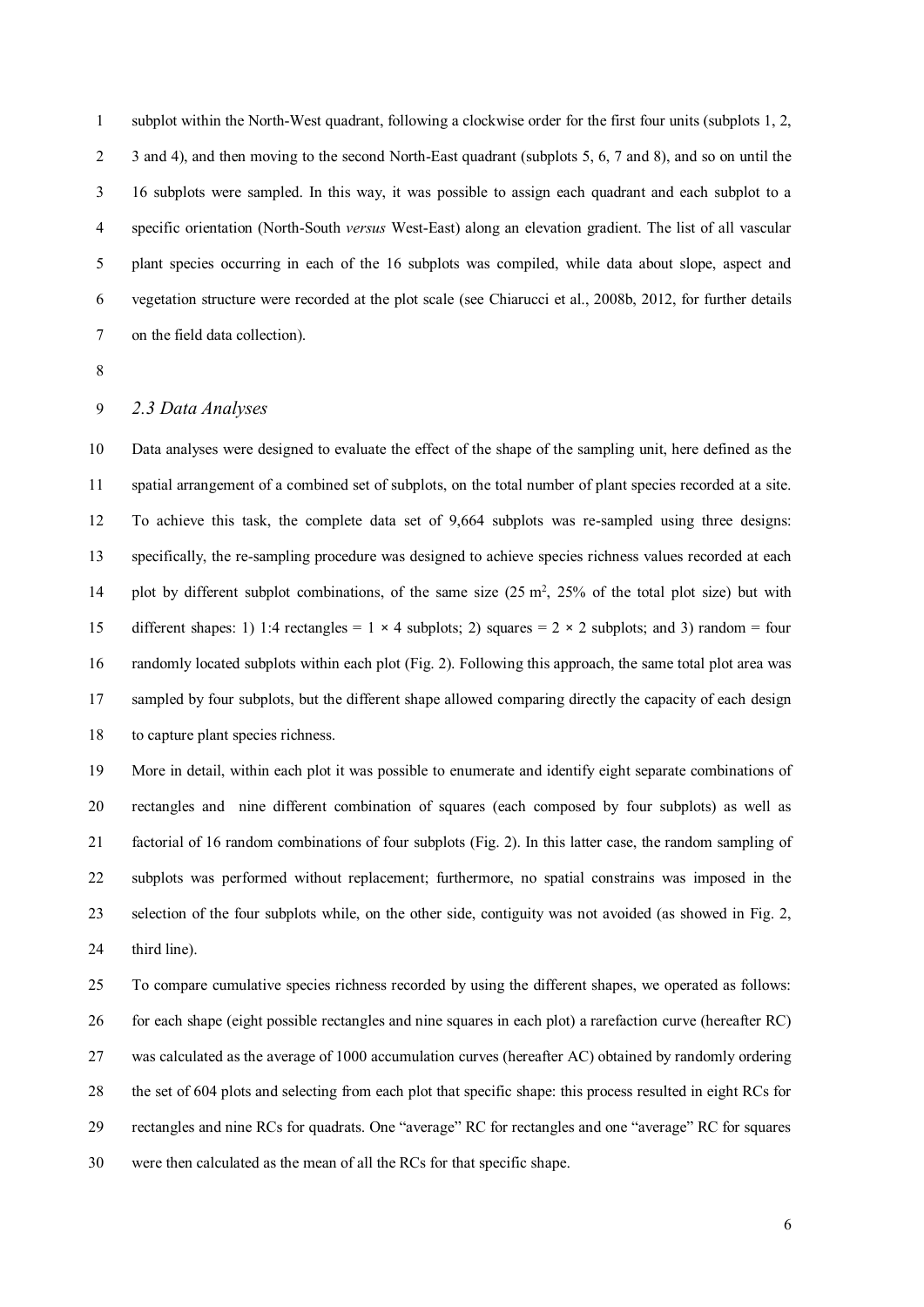These two RCs were then compared to the RC calculated based on the species recorded in a subset of 4 subplots randomly selected within the plot: using the same procedure as described above, an "average" RC was calculated by averaging 1000 ACs obtained by randomly selecting four subplots within each plot. For a mathematical review of the rarefaction methods, see Kobayashi, 1974; Olszewski, 2004; Colwell et al., 2004; Ulrich and Buszko, 2007; Chiarucci et al., 2008d; Oksanen et al., 2010.

 A one-way analysis of variance (ANOVA) was performed to test effects of shapes on the total number of species calculated for all the 604 plots for each sampling design (factor shape, fixed, three levels: rectangles, squares, and random; see Gotelli and Ellison, 2004; Keeley and Fotheringham, 2005). A posteriori Tukey's honest significant difference tests were applied when analysis of variance resulted significant.

 The hypothesised effect of orientation of elongated (rectangular) sampling units placed according to environmental gradients on the overall number of recorded species was then assessed as follows: from the whole data set (604 plots) we extracted two data sets with a certain slope and aspect value. First we 14 selected all the plots with a slope  $> 5^{\circ}$  from which we extracted two data sets on the basis of the main aspect characterizing each plot: the first set included 93 plots with a north or south aspect (in detail, we 16 included those plots with aspect  $0^{\circ} \pm 22.5$  and  $180^{\circ} \pm 22.5$ ); ii) in the same way, the second set included 17 98 plots with west or east aspect (90 $\degree$   $\pm$  22.5 and 270 $\degree$   $\pm$  22.5). For the first set of plots, we calculated rarefaction curves and mean species richness for the four rectangles parallel to the main environmental gradient (corresponding to the very local elevation gradient) and we compared these values with those obtained by considering the four rectangles perpendicular to the same gradient. The same procedure was repeated for the set of west-east oriented plots, where, of course, perpendicular and parallel rectangles were the opposite with respect to the north-south oriented plots. Differences among rarefaction curves were calculated as the absolute difference in the total number of species for each orientation (North-South and East-West and parallel vs perpendicular to the selected gradient). Moreover, statistical differences in the number of collected species among parallel and perpendicular rectangles (for North-South and East-West datasets separately) were assessed by one-way ANOVA .

#### **3. Results**

 In total, 1,041 species were recorded in the whole set of plots. Mean species richness per plot was 31.5, while 12.3 species were found on average at the subplot level (Table 1). The mean number of species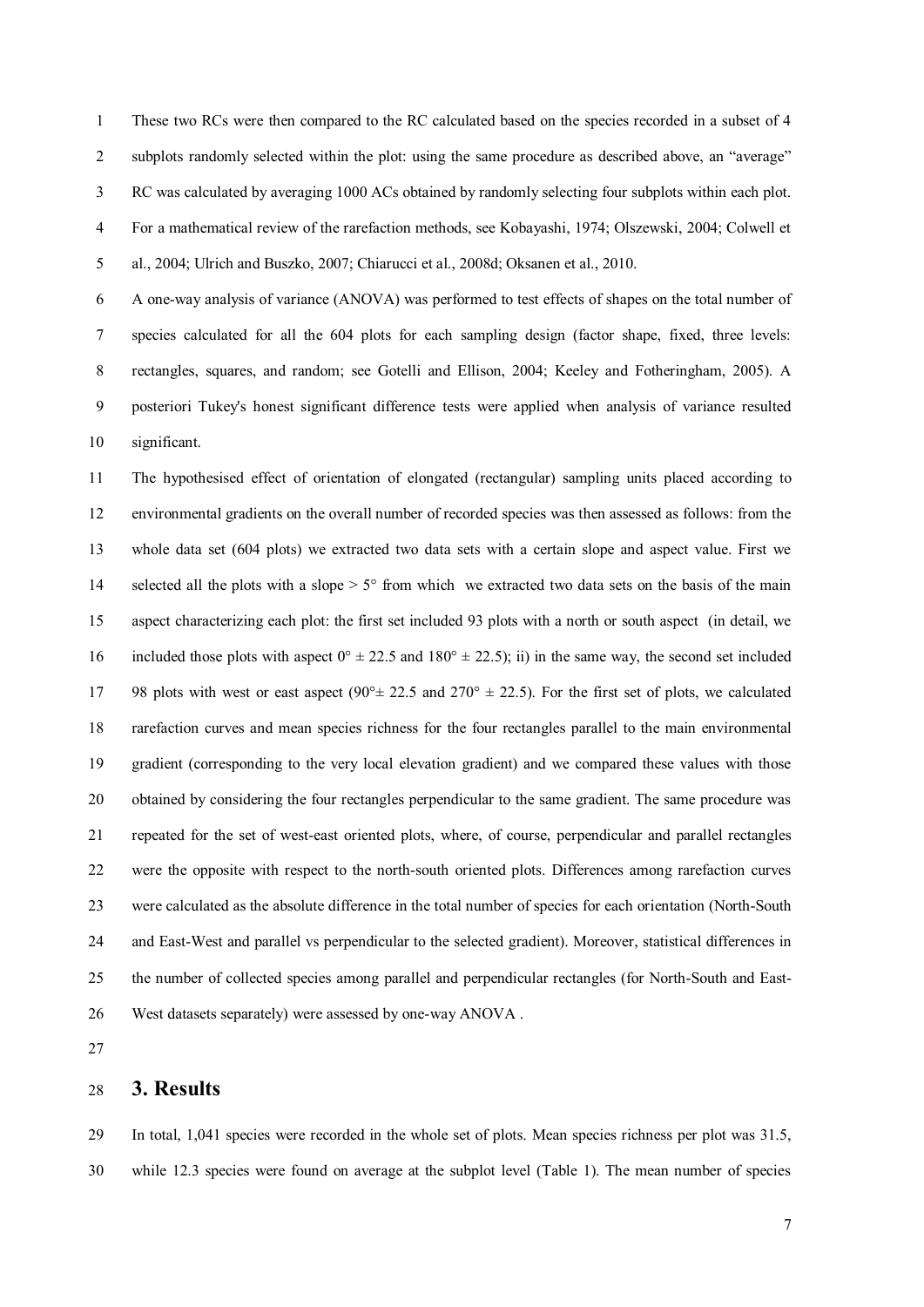recorded using the different sampling strategies was highest for the 'random' design (924 species, 88.4% 2 of the total number of species recorded in the whole set of 604 plots). Rectangles captured more species (912, 87.3%) compared to squares (899, 86.1%). RCs for rectangles, squares, and random arrangement showed similar trends (Fig. 3a), but the cumulative number of species recorded in the whole survey was rather different (Fig. 4). When only squares and rectangles were considered, the differences in species richness between the two shapes behaved linearly as a function of the sampling effort: average differences ranged from 0.82 species (for one plot) to 10 species (after about 200 plots). However, an almost constant difference of 13 species was reached after about 350 sampled plots (Fig. 3b).

 ANOVA showed that the spatial arrangement of four subplots within each sampling plot (i.e., the shape of the sampling unit) significantly affected the overall number of recorded species (Table 2). Post-Hoc tests showed that differences in species richness were significant between all shapes (rectangles-squares *t*=-117.94 *P*≤0.001; rectangles-random *t*=-49.56 *P*≤0.001; squares-random *t*=-104.24 *P*≤0.001, Fig. 4).

 Interestingly, we observed that the orientation of rectangular sampling units with respect to the environmental gradient related to slope (parallel *versus* perpendicular) only marginally influenced the number of recorded species in North- and South- facing sites (Fig. 5a): in this case, a higher number of species was recorded for rectangles parallel to the local gradient compared to those oriented perpendicular to this gradient. Conversely, the sites with East-West aspect showed an opposite pattern: a higher number of species was recorded in rectangles perpendicularly oriented with respect to the main environmental gradient (Fig. 5c). The maximum calculated difference (two species) for North-South oriented sites was recorded when approximately half of the rectangles were accumulated (Fig. 5b). In the East-West oriented sites, we observed an opposite pattern: rectangles perpendicularly placed collected, on average, more species than the parallels ones: this difference increased monotonically with increasing sampling effort and reached the maximum value of eight species (Fig. 5d). However, these small differences did not exceed the conventional level of statistical significance when analysed by ANOVA (Table 3).

## **4. Discussion**

 Characterising the effects of the shape of the sampling units used in vegetation surveys over different spatial scales is central to developing cost-effective programmes aimed at evaluating and monitoring biodiversity patterns. In this study we showed that shape and spatial arrangement of the sampling unit (provided that area remains constant) affect the cumulative number of plant species recorded in a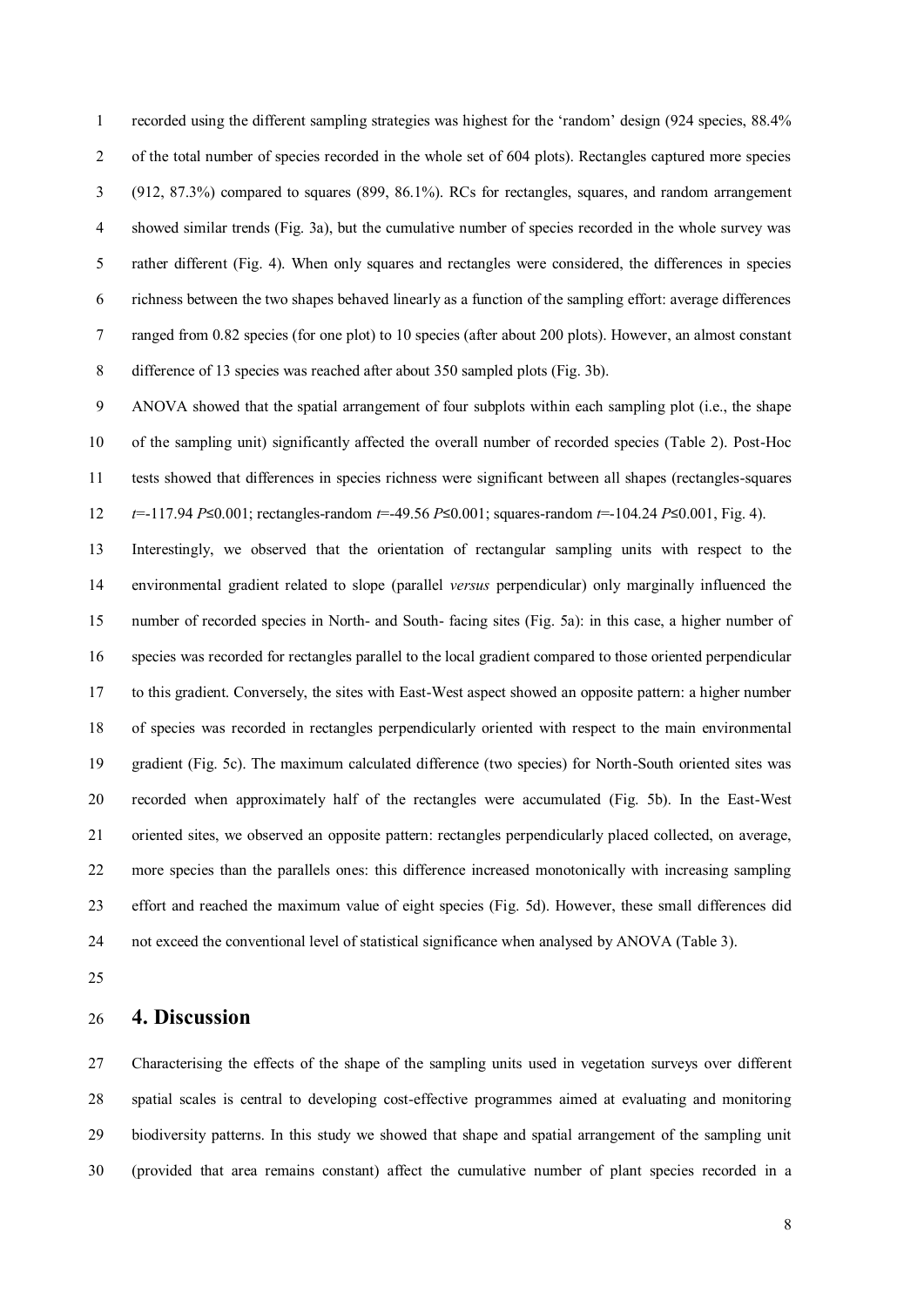vegetation survey, although the difference was rather small compared to the overall number of species recorded in the study area.

 Our results showed that rectangles with a 1:4 length to width ratio accumulated more species (13 species, equals to 1.2% of the average number of species collected by the three different strategies) than squares of comparable area. Although relatively small compared to the overall number of species recorded in this survey, the difference in species richness increased with sample size and is expected to increase even more when the number of sampling units and/or the total surveyed area increase. The tendency of rectangular plots to capture more species compared to squared plots is consistent with the results of previous investigations. Indeed, Stohlgren et al. (1995) showed that, at different spatial scales, the shape of plots significantly affects species richness, with elongated (rectangular) plots (with length to width ratio equal to 1:4) capturing over 30 % species than square subplots, when species richness was compared between plots of comparable areas in forest and prairie vegetation in Colorado and South Dakota (USA). Harte et al. (1999), referring to the self-similarity community theory, suggested that rectangular plots support more species compared to square plots of comparable area (see also Wilson and Chiarucci 2000; Hill 2001). In a comparison of 50 ha plots in three tropical forests, Condit et al. (1996) showed that a significantly higher number of species was predicted in rectangular plots compared to square ones of the same area, although long, narrow rectangles (1000 m × 1 m) were found to underestimate true species richness. Despite the large number of studies showing that a higher species richness in rectangular than square plots, other investigations did not provide any evidence for a higher species richness in rectangular, elongated sampling units compared to squares (Keeley and Fotheringham, 2005).

 Inconsistencies in the findings of studies aimed at comparing the efficacy in the number of species recorded from square *versus* rectangular plots are related to a range of factors. These include differences in environmental and habitat heterogeneity (Condit et al., 1996; Dengler, 2008), density-dependence effects (Condit et al., 1996), the spatial arrangement of plots (contiguous *versus* non-contiguous plots), as well as mechanism of species dispersal and lateral spread (Dengler, 2008). Species richness is expected to increase with a decrease in the degree of compactness or adjacency of sampling units (from squares to long, elongated plots), due to expected increases in the probability to include a larger number of habitats and/or a higher heterogeneity in the environmental conditions (Kunin, 1999; Dengler, 2008, 2009; Bacaro and Ricotta, 2007; Stohlgren, 2007; Rocchini et al., 2009; Chiarucci et al., 2009). In particular, species richness tends to decrease with increasing compactness (Kunin, 1997; Stohlgren, 2007; Dengler, 2008,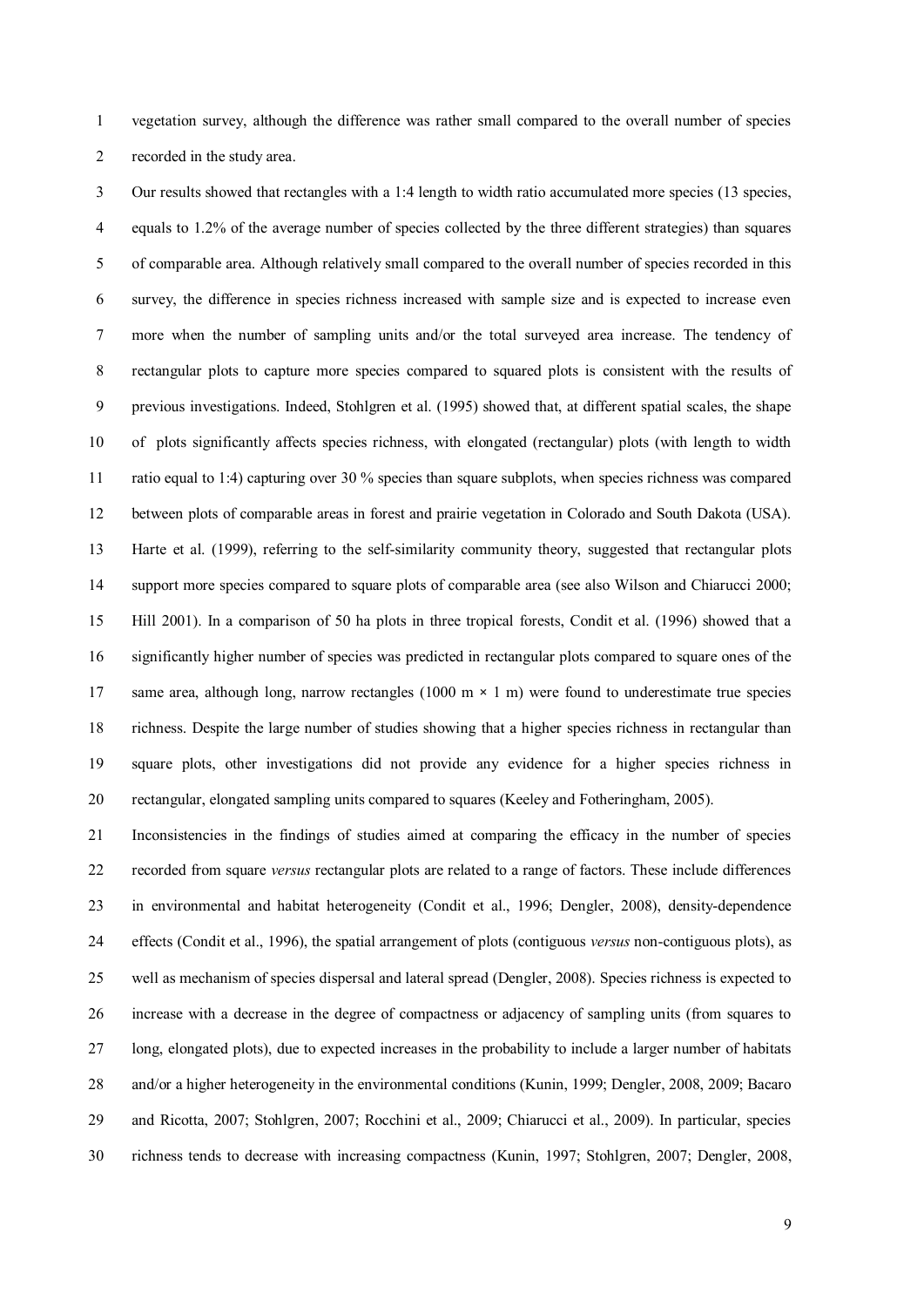2009) or with increasing dispersal limitation, as suggested by Hubbell's (2000) neutral theory. However, a capacity to encompass more environmental variability likely depends upon the orientation of the long side of rectangles or elongated plots in relation to the direction on one or more environmental gradients.

 The scale at which a study or survey is conducted may also substantially affect the differences in the number of species captured by squared and rectangular plots. Using data on plants from floral atlases at 6 the European, British, and county level, Kunin (1997) showed that plot shape (composed by 16 cells  $1 \text{ m}^2$  each) significantly affected the number of species recorded over the same surface area at larger spatial 8 scales (50 km and 10 km sample). While elongated (1  $\times$  16 cells) and rectangular (2  $\times$  8 cells) plot shapes contained a significantly higher number of species compared to square plots (4 × 4 cells) at regional scale, the difference between rectangular and square plots was not significant at the 2 km sample scale: the absence of significant effects at this finest spatial scale was explained by Kunin (1997) as a consequence of the relatively small number of species involved in that survey (altogether, the 13 fine-scale sample areas included only 387 total species, whereas the broader scale samples generally considered a pool of 14 500 or more species each.

 In this paper, we provide evidence that, in general, square and rectangle shaped plots collect species richness in a slightly different way, even though the presence of complex environmental gradients can hinder their performance.

 In comparison with other studies, our analyses have the advantage to address a number of criticisms that have raised with respect to previous investigations on the same subject: firstly, we sampled all the 20 possible combinations of squares and rectangles nested in  $10 \text{ m} \times 10 \text{ m}$  plots, so that the differences in species richness were not dependent upon the subjective spatial arrangements of the subplots within each plot. Second, the species pool in each plot for all the 604 plots was constant, so that each species had the same probability to be recorded from squares and rectangles nested in each plot. Thus, the comparison between squares and rectangles was independent on the spatial dispersion of each subplot within plots, given the constraints of the plot perimeter. Therefore, this allowed to overcome issues due to the potential confounding effect of the spatial variation of plots on the shape of the plots, a criticism that Keeley and Fotheringham (2005) made to Stohlgren et al. (1995).

 Finally, we addressed the 'gradient problem', i.e., the issue associated with the orientation of the sampling plots in relation to the main environmental gradients. Indeed, the orientation of plots may have a confounding effect and may generate contrasting results when comparing the sampling 'power' of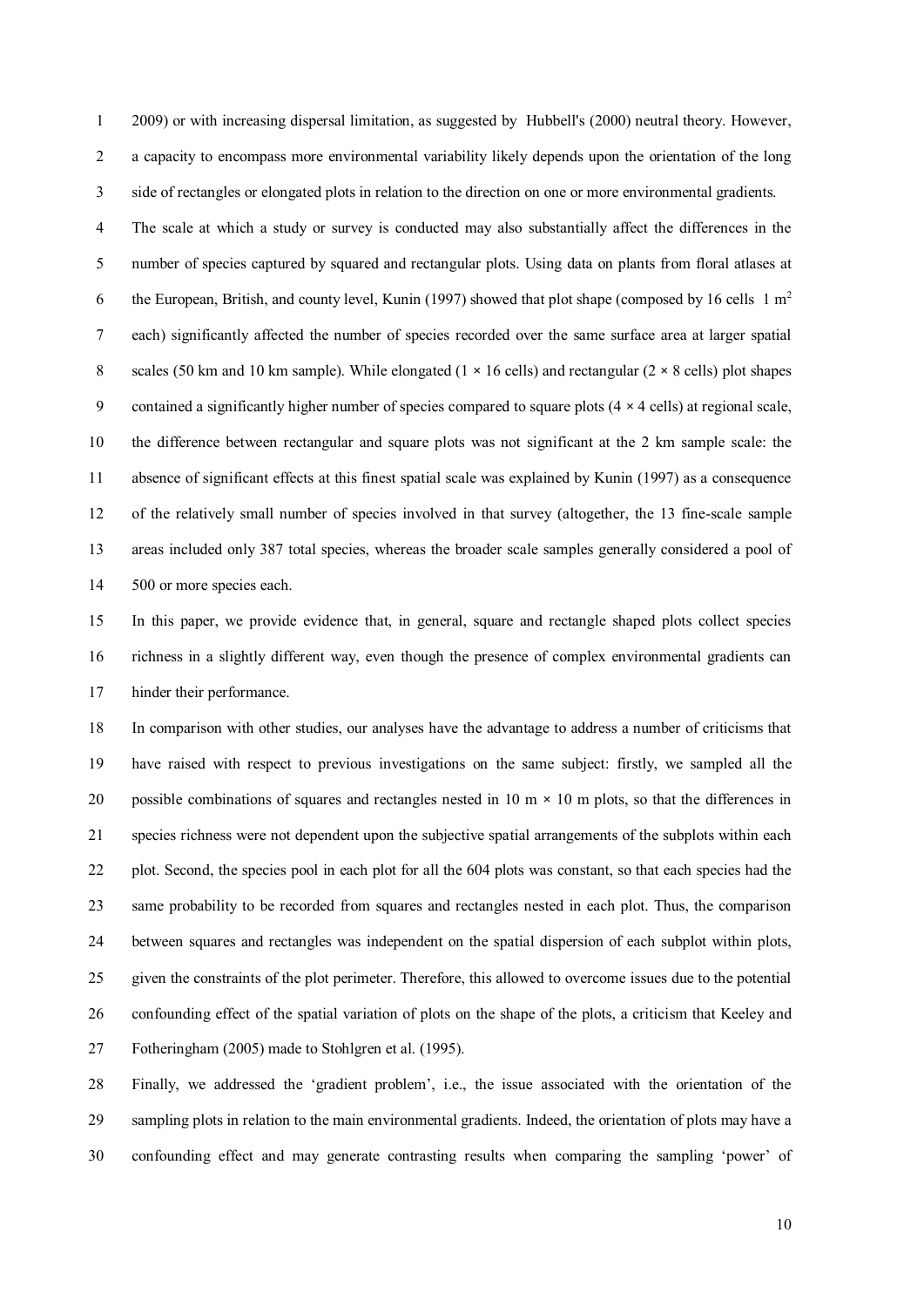multiple plot shapes (Dengler, 2008). More specifically, the tested hypothesis is that species variation in space increases with increasing distance within the main gradient: if the factor *F* causing the gradient has a partial derivative with respect to space that is not nil, then the longer the segment under consideration the wider the explored range of the *F* factor, i.e., if at one extreme of the sampling segment *X* we have *F=Fmin* and *F= Fmax* at the other extreme, with a mean gradient *(Fmax-Fmin)/X*, then the larger is the difference *Fmax-Fmin* the more species can be observed. In the case of regular shapes like rectangles or squares, the longest segment is not the longest side but the diagonal and this is the one that should be selected to be parallel to the gradient of the studied factor in order to maximize species variation (and collected species richness). However, it should acknowledged that this operation would be very impractical.

 In our study we calculated mean species richness based on all possible combinations of rectangles and squares nested in each plot, thus avoiding any systematic effect of the position of the rectangles and squares in relation to one or more environmental gradients. However, it is possible that the higher species richness found in rectangles *versus* squares may partly have been due to a tendency of the former to encompass more environmental heterogeneity, as previously shown (Daubenmire, 1968; Stohlgren et al., 1995; Stohlgren, 2007; Dengler, 2009). This was also suggested by a larger number of species recorded by a random spatial arrangement of subplots nested in plots than when rectangles and squares were used. However, the confounding effect of environmental gradients is clearly remarkable in our analysis. We showed that the orientation of elongated plots does indeed affect the number of species recorded by the sampling design. Therefore, the structure of species gradients is a key to understanding the effect of plot shape. If there is only one relevant environmental gradient, and the long axes of rectangular plots follows that gradient, then species richness will exceed richness recorded from plots of a different orientation (or simply square plots). In their study, Keeley and Fotheringham (2005) observed that in the presence of a main environmental gradient, the number of species recorded could be higher for 1:4 rectangular plots compared to square plots when the long side of the rectangle was parallel to the environmental gradient, while an opposite pattern was observed when the orientation of the plot was perpendicular to such a gradient. However, it should be considered that if the environmental gradient influencing species turnover is perpendicular to the long axes of the rectangle, rectangular plots will result in less diversity (in this case rectangles double the length of the long axis while maintaining a constant area, thus losing 50% of the width of the perpendicular axis and producing a loss of sampled area along the main gradient in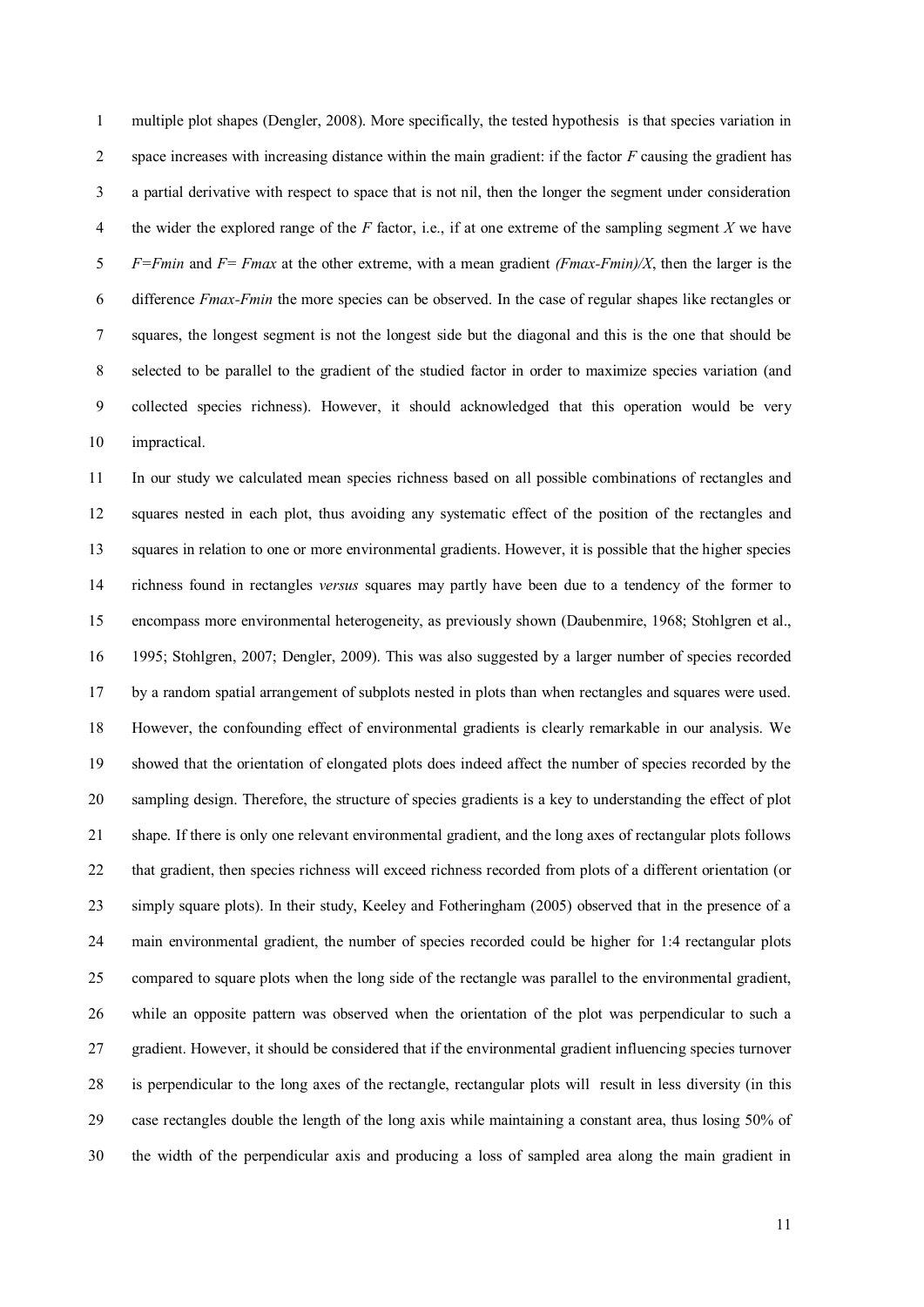species turnover, i.e., less species diversity). Our results suggest that environmental gradients exist (and act) in more than a single dimension and while rectangles potentially capture larger environmental variability along one gradient, they lose variability along the gradient perpendicular to the long axis. These considerations imply that from a practical point of view, especially when the focus is on the comparison of plot shapes, the choice of the orientation of elongated plots should be carefully considered. Our results also suggest that, without the exact knowledge of primary gradients occurring in the field, we could easily operate wrong choice in the orientation of elongated plots resulting in a lost of recorded species. This study highlights that the number of species recorded in elongated plots may be affected simply by different orientations of plots along ecological gradients which may not be detected by the researcher, and this has important implications when comparing species richness among communities and sites. The choice of whether or not using elongated (rectangular) *versus* squared plots should therefore be dependent upon the objectives of survey, with squared plots being more suitable for assessing species composition of more homogeneous vegetation units and rectangular plots being more suited for recording more species in the pooled sample of a large area. If the aim of a survey is to evaluate the biodiversity and conservation value of a region/community, sampling protocols that maximise the number of recorded species given the same sampling effort should be used. Furthermore, considerations on the orientation of rectangular plots should be carefully made to enhance reproducibility of collected data (for a review on good practices in monitoring programs, see Bacaro et al., 2009) and correctly interpret the results of a survey. This information is central to develop cost-effective surveys and monitoring programmes aimed at maximising the number of species to be recorded. It is also important to improve our understanding of spatial patterns of biodiversity within small areas (plot/sampling unit), along elevation gradients and along north-south and east-west environmental gradients.

#### **5. Conclusion**

 The question whether or not the shape of sampling plots affects the number of species recorded in vegetation surveys at different spatial scales has received increasing attention due to its implications for the development of efficient biodiversity assessments for conservation and management purposes, including the design of biodiversity reserves.

 Compact sample units have been described as a good solution since they have short edges relatively to their areas, thus minimising the number of decisions to be made on the inclusion or exclusion of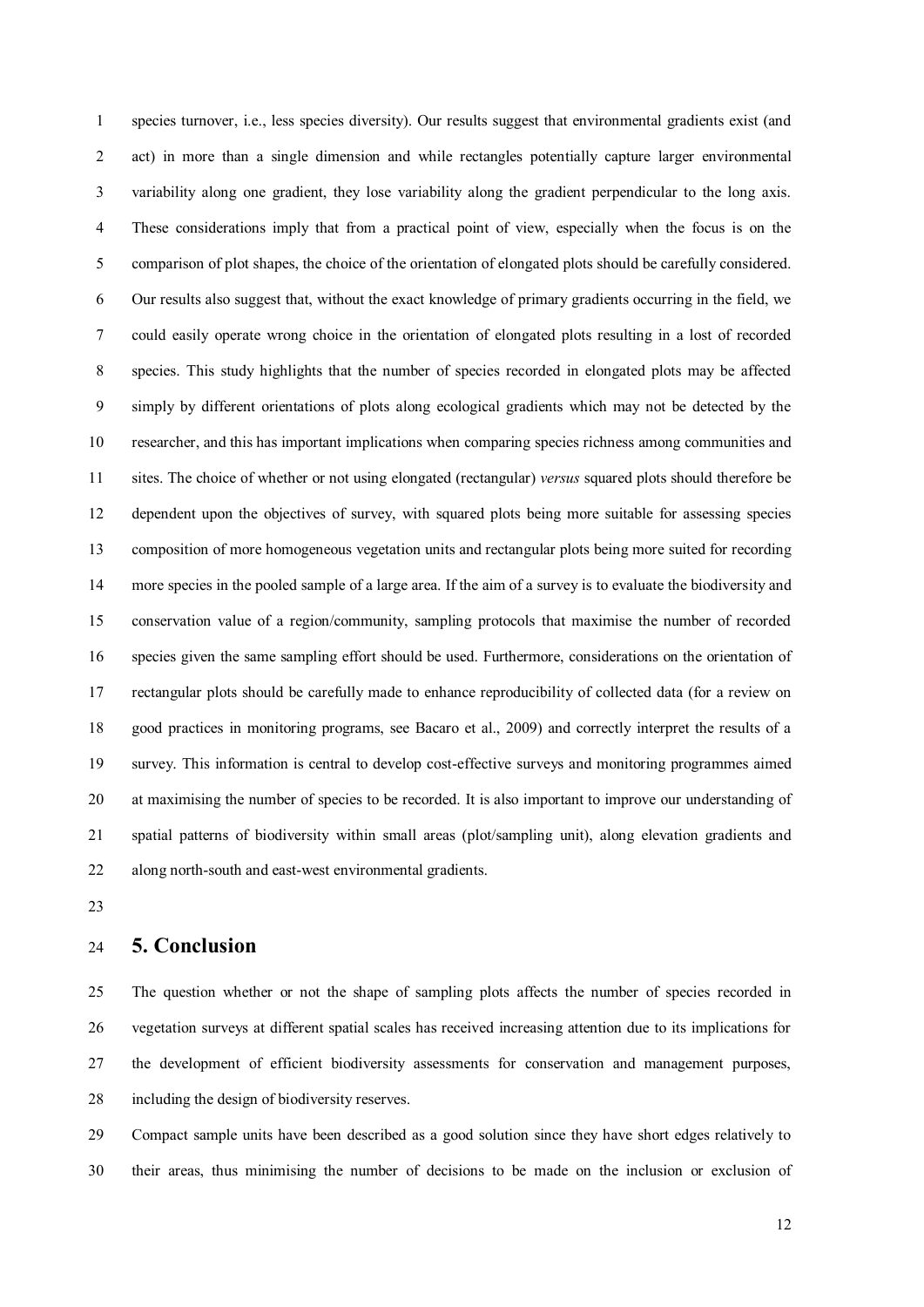individuals that overlap the edge. In fact, the 'edge effect', a sampling artifact, has often been advocated to be one of the main reasons for observed differences between squared and rectangular sampling units (Barbour et al., 1999). On the other hand, strips may be easier to sample, for example in aerial surveys, on steep ground or on cliffs, and they can be useful for collecting a higher number of species when the environmental gradient is clearly directional (Greenwood and Robinson, 2006).

 The achieved results showed that, overall, the shape and orientation of the sampling units affect the number of species collected in a vegetation survey at the regional scale. Each plot shape has advantages and drawbacks. Rectangles, on average, tend to capture more species compared to squares, independently of the orientation of the plots, likely due to a longer perimeter, which then results in a higher probability to sample environmental variability and, in turn, a higher species richness. However Dengler (2008) argued that squares and not rectangular plots should be used in vegetation surveys, as they tend to mitigate the potential confounding effect of environmental heterogeneity on species richness.

 As a conclusive remark, however, the proposed evaluations on the efficacy of different sampling shapes mirrored those obtained by Keeley and Fotheringham (2005) for the Mediterranean area as well: given the occurrence of complex and interacting environmental gradients, the random placement of sampling units differently shaped -squares or rectangles- do not produce appreciable differences in the number of collected species. Considering that an a-priori analysis of the main gradients in the field is practically impossible, we strongly believe that, whenever complex environmental variables interact (as in the Mediterranean area), the use of squares in vegetation sampling is advisable for sampling plant diversity. However, it should be considered that the square is not the most compact figure: from a geometrical point of view, the one plane shape that takes into account every direction with the same weight is, in fact, the circle even if circles cannot cover completely any surface. The best approximation of a circle that can totally cover a surface is the hexagon (more sophisticated forms are represented by the Penrose's tiles, 1974, which are inapplicable in real field conditions). Future efforts on this topic could address, for example, how hexagonal shapes compare with the traditional square/rectangle ones in collecting species richness.

#### **Acknowledgements**

 We thank Arianna Vannini, Elisa Santi, Elisa Baragatti, Giulia Bennati, Sara Ghisleni, Mauro Taormina, Patrizia Mosca, Federica Biagi, Francesco Geri, Fernando Cortés Selva, Matilde Gennai, David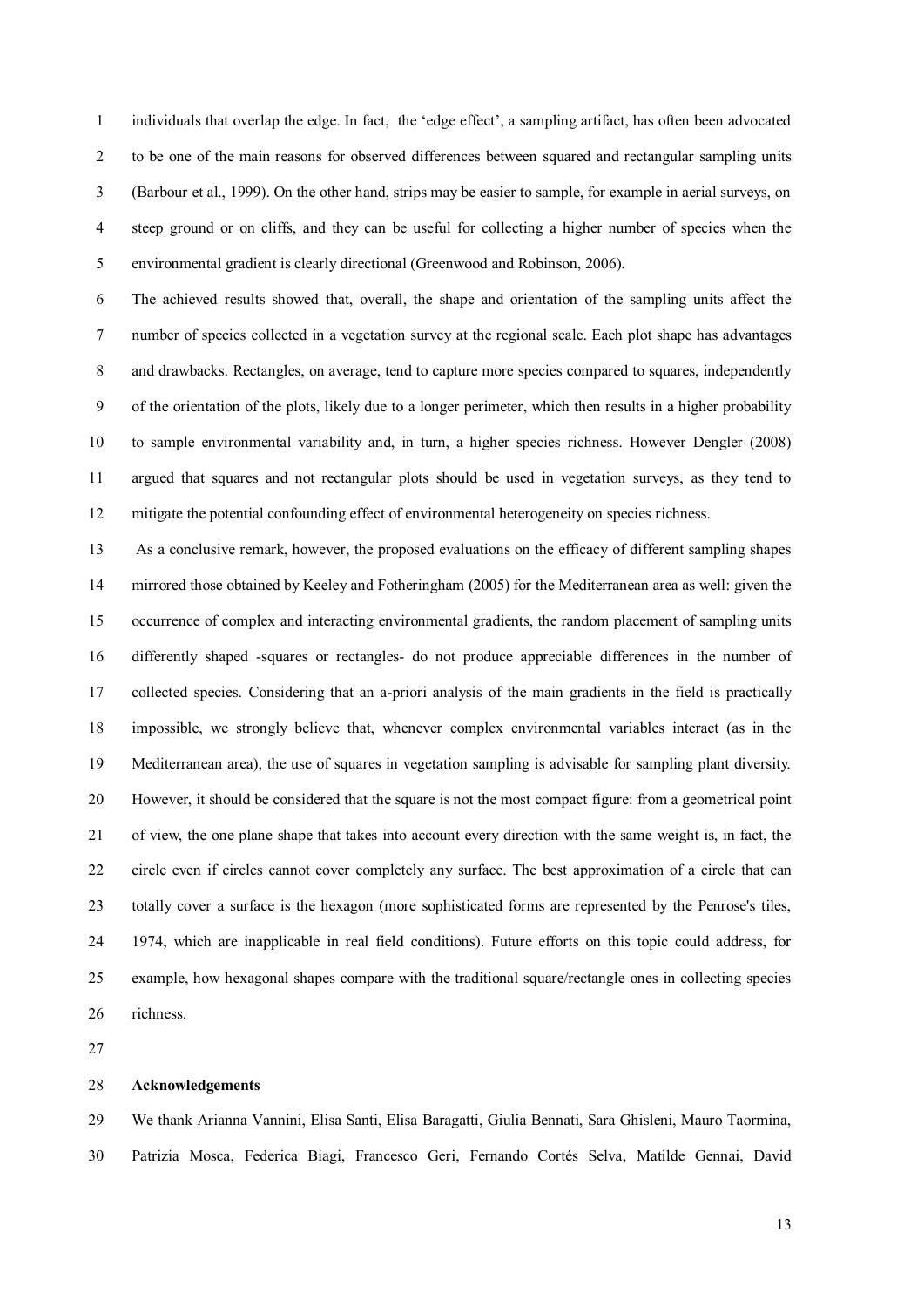- Gervasoni, Leonardo Cartei, Lia Pignotti, Emanuele Vallone, Alessia Delli Bove, Claudia Angiolini,
- Flavio Frignani, Marco Landi and Marta Chincarini for their assistance in the field and for their help with
- the identification of critical plant specimens.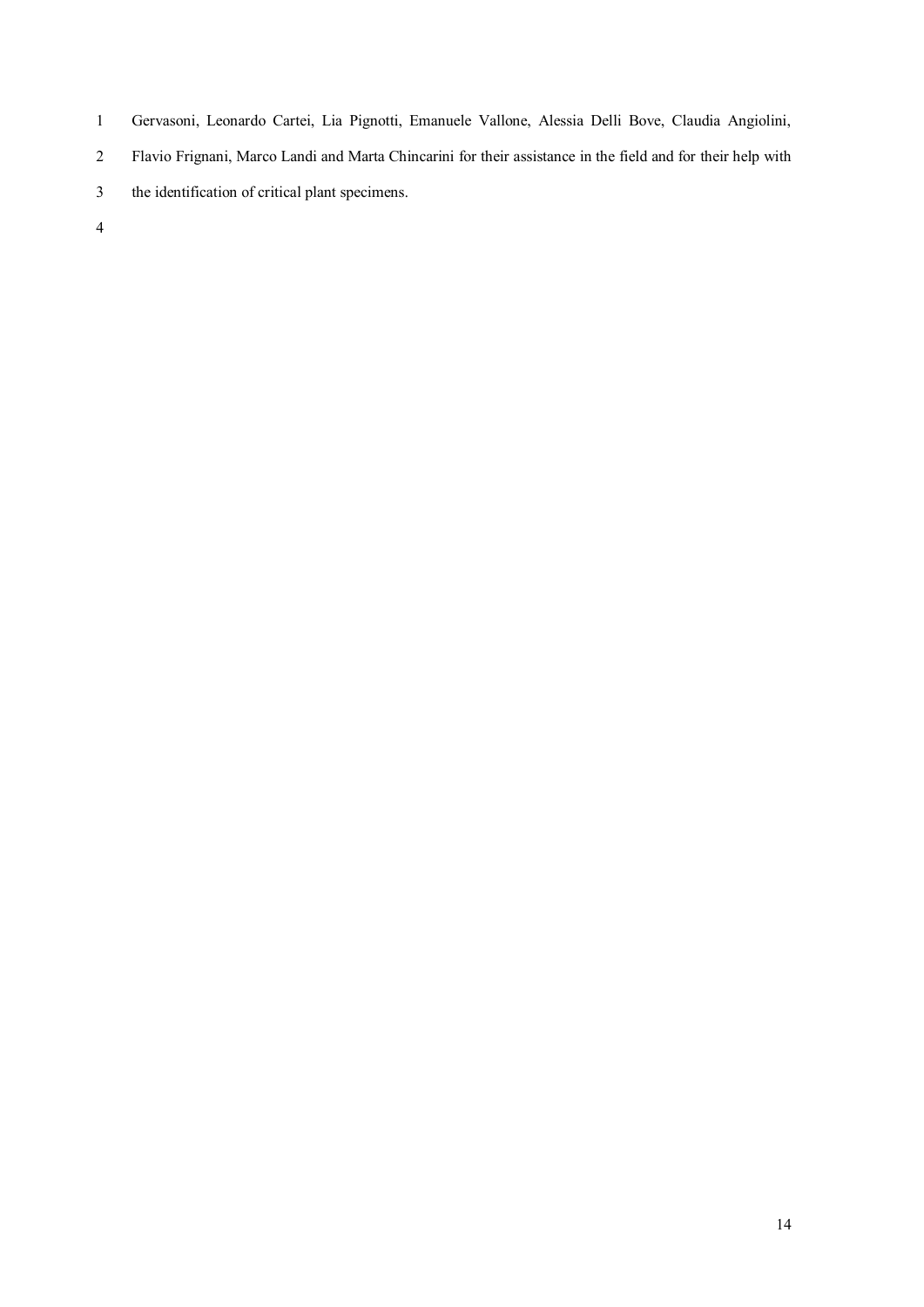- REFERENCES
- $\frac{2}{3}$ Abella, S.R., Covington, W.W., 2004. Monitoring an Arizona Ponderosa Pine Restoration: Sampling
- Efficiency and Multivariate Analysis of Understory Vegetation. Restor. Ecol. 12, 359-367.
- Bacaro, G., Baragatti, E., Chiarucci A., 2009. Using taxonomic data to assess and monitor biodiversity:
- are the tribes still fighting? J. Environ. Monitor. 11, 798-801.
- Bacaro, G., Gioria, M., Ricotta, C., 2013 Beta diversity reconsidered. Ecol. Res. 28, 537-540.
- Bacaro, G., Ricotta, C., 2007. A spatially explicit measure of beta diversity. Community Ecol. 8, 41-46.
- Baffetta, F., Bacaro, G., Fattorini, L., Rocchini, D., Chiarucci A., 2007. Multi-stage cluster sampling for
- estimating average species richness at different spatial grains. Community Ecol. 8, 119-127.
- Barbour, M.G., Burk, J.H., Pitts, W.D., Gilliam, F.S., Schwartz, M.W., 1999. Terrestrial plant ecology.
- Addison Wesley Longman Inc., Menlo Park.
- Bonn, A., Rodrigues, A.S.L., Gaston, K.J., 2002. Threatened and endemic species: are they good
- indicators of patterns of biodiversity on a national scale? Ecol. Lett. 5, 733-741.
- Chiarucci, A., 2007. To sample or not to sample? That is the question ... for the vegetation scientist. Folia Geobot. 42, 209-216.
- Chiarucci, A., Bacaro, G., Scheiner, S.M., 2011. Old and new challenges in using species diversity for assessing biodiversity. Phylo. T. Roy. Soc. B 366, 2426-2437.
- Chiarucci, A., Bacaro, G., Filibeck, G., Landi, S., Maccherini, S., Scoppola, A., 2012. Scale dependence of plant species richness in a network of protected areas. Biodivers. Conserv. 21, 503-516.
- Chiarucci, A., Bacaro, G., Rocchini, D., Fattorini, L., 2008a. Discovering and rediscovering the sample-based rarefaction formula in the ecological literature. Community Ecol. 9, 121-123.
- Chiarucci, A., Bacaro, G., Rocchini, D., 2008b. Quantifying plant species diversity in a Natura 2000 network: Old ideas and new proposals. Biol. Conserv. 141, 2608-2618.
- Chiarucci, A., Bacaro, G., Rocchini, D., Ricotta, C., Palmer, M.W., Scheiner, S.M., 2009. Spatially
- constrained rarefaction: incorporating the autocorrelated structure of biological communities into sample-based rarefaction. Community Ecol. 10, 209-214.
- Chiarucci, A., De Dominicis, V., Wilson, J.B., 2001. Structure and floristic diversity in permanent
- monitoring plots in forest ecosystems of Tuscany. Forest Ecol. Manag. 141, 203-212.
- Clapham, A.R., 1932. The form of the observational unit in quantitative ecology. J. Ecol. 20, 192-197.
- Colwell, R.K., Mao, C.X., Chang, J., 2004. Interpolating, extrapolating, and comparing incidence-based species accumulation curves. Ecology 85, 2717-2727.
- Condit, R., Hubbel, S.P., Lafrankie, J.V., Sukumar, R., Manokaran, R., Foster, R.B., Ashton, P.S., 1996.
- Species-Area and Species-Individual Relationships for Tropical Trees: A Comparison of Three 50-ha
- Plots. J. Ecol. 84, 549-562.
- Das, A., Krishnaswamy, J., Bawa, K.S., Kiran, M.C., Srinivas, V., Kumar, N.S., Karanth, K.U., 2006.
- Prioritisation of conservation areas in the Western Ghats, India. Biol. Conserv. 133, 16-31.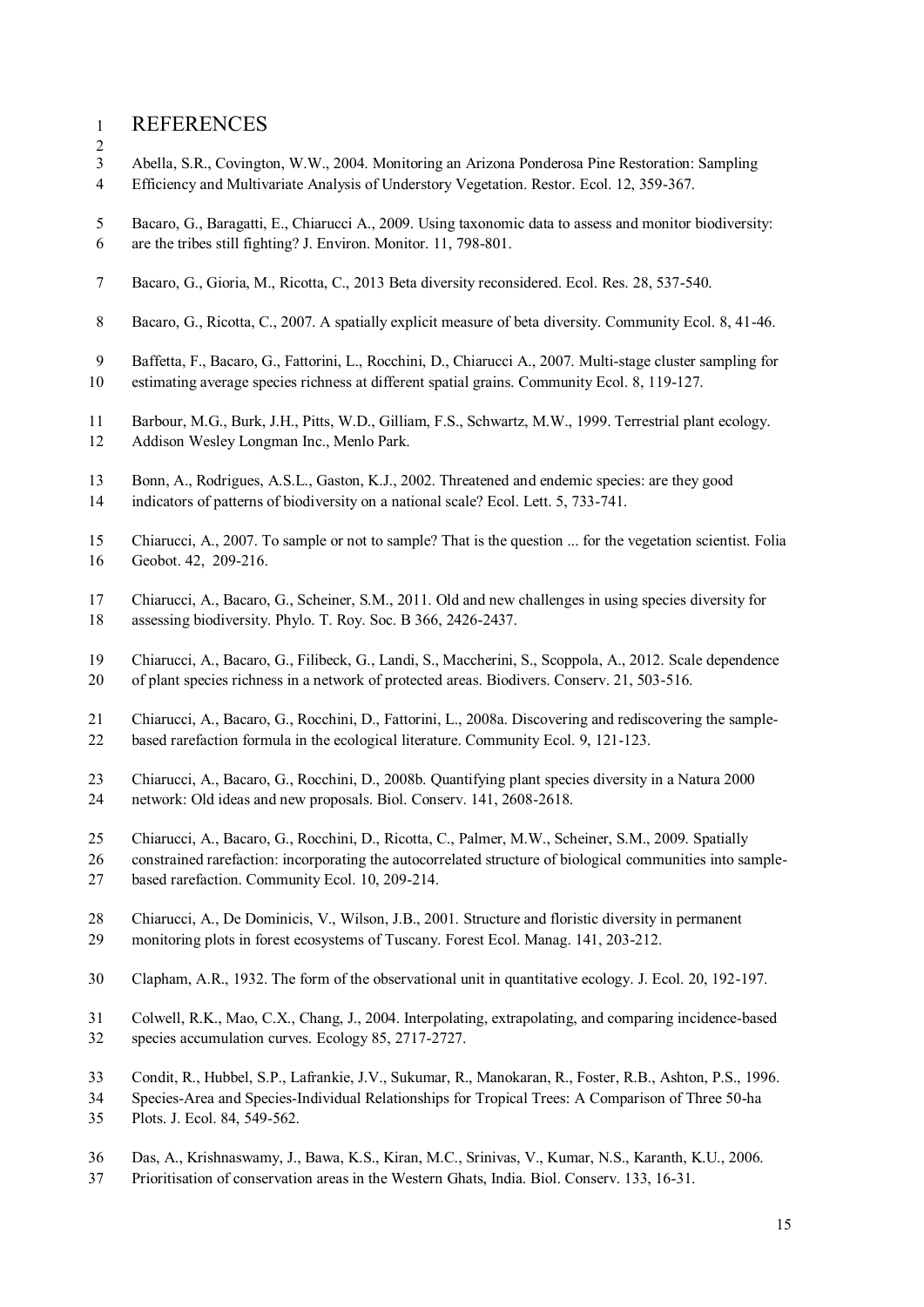- Daubenmire, R.F., 1968. Plant Communities: A Textbook of Plant Synecology. Harper and Row, New York.
- Dengler, J., 2008. Pitfalls in Small-Scale Species-Area Sampling and Analysis. Folia Geobot. 43, 269- 287.
- Dengler, J., 2009. A flexible multi-scale approach for standardised recording of plant species richness patterns. Ecol. Indic. 9, 1169-1178.
- Gasparini, P., Tosi, V., Di Cosmo, L., 2010. Country Report Italy, in: Tomppo, E., Gschwantner, T.,
- Lawrence, M., McRoberts, R.E. (Eds.), National Forest Inventories, Pathways for Common Reporting. Springer Science + Business Media, BV, pp. 311-331.
- Gaston, K.J., Williams, P.H., 1996. Spatial patterns in taxonomic diversity, in: Gaston, K.J., (Ed.),
- Biodiversity: A Biology of Numbers and Difference. Blackwell Science Ltd., Oxford, pp. 202-229.
- Gotelli, N.J., Ellison, A.M., 2004. A Primer of Ecological Statistics. Sinauer Associates Inc. Publishers, Sunderland.
- Greenwood, J.J.D., Robinson, R.A., 2006. Principle of Sampling, in: Sutherland, W.J. (Ed.), Ecological
- Census Techniques: A Handbook. Cambridge University Press, Cambridge, pp. 11-86.
- Harte, J., Kinzig, A., Green J., 1999. Self-similarity in the distribution and abundance of species. Science 284, 334-336.
- Hill, M.O., 2001. Do plant communities exist? A reply to Wilson and Chiarucci. J. Veg. Sci. 12, 143-144.
- Hubbell, S.P., 2001. *The Unified Neutral Theory of Biodiversity and Biogeography*. Princeton University Press, Princeton, NJ.
- Imre, A., Rocchini, D., 2009. Explicitly accounting for pixel dimension in calculating classical and fractal landscape shape metrics. Acta Biotheor. 57, 349-360.
- Keeley, J.E., Fotheringham, C.J., 2005. Plot shape effects on plant species diversity measurements. J. Veg. Sci. 16, 249-256.
- Kenkel, N.C., Juhaz-Nagy P., Podani, J., 1989. On sampling procedures in population and community ecology. Vegetatio 83, 195-207.
- Kobayashi, S., 1974. The species-area relation I. A model for discrete sampling. Researches on Population Ecology 15, 223-237.
- Kunin, W.E., 1997. Sample shape, spatial scale and species counts: Implications for reserve design. Biol. Cons. 82, 369-377.
- Laurance, W.F., Ferreira, L.V., Rankin-de Merona, J.M., Hutchings, R.W., 1998. Influence of Plot Shape
- on Estimates of Tree Diversity and Community Composition in Central Amazonia. Biotropica 30, 662-
- 665.
- Marcantonio, M., Bacaro, G., Filibeck, G., Scoppola, A., Nonis, D., Gasparini, P., Rocchini, D., Santi, E.,
- Landi, S., Maccherini, S., Chiarucci, A., 2010. Partizione additiva della diversità come criterio per la
- selezione di aree protette: un esempio per la rete di riserve naturali della Provincia di Siena. Forest@ 7,
- 28-43.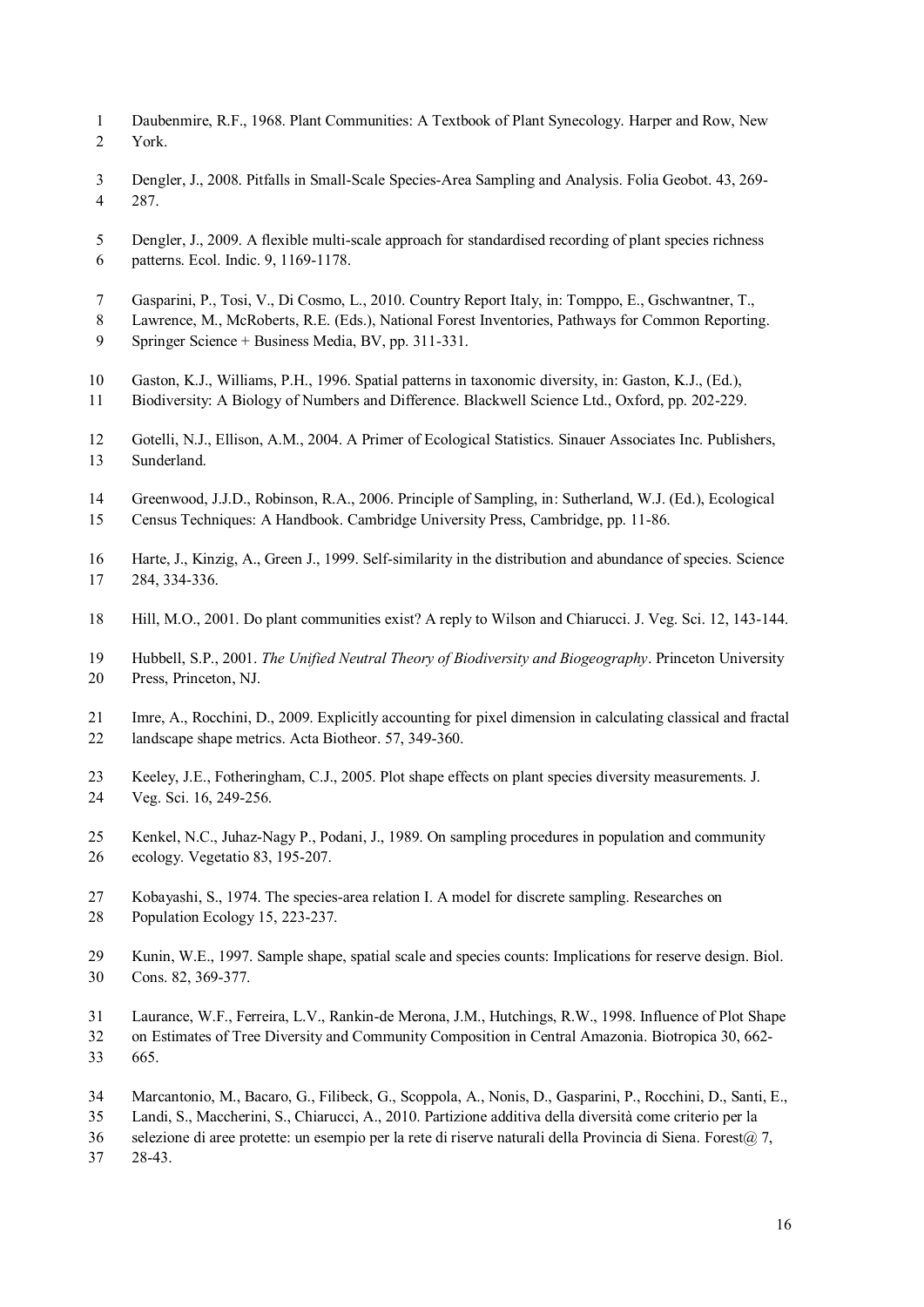- Nascimbene, J., Marini, L., Bacaro, G., Nimis, P.L., 2010. Effect of reduction in sampling effort for
- 2 monitoring epiphytic lichen diversity in forests. Community Ecol. 11, 250-256.
- Oksanen, J., Blanchet, G.F., Kindt, R., Legendre, P., O'Hara, R.B., Simpson, G.L., Solymos, P., Henry,
- M., Stevens, H., Wagner, H., 2011. Vegan: Community Ecology Package. R package version 1.17-6.
- http://CRAN.R-project.org/package=vegan.
- Olszewski, T.D., 2004. A unified mathematical framework for the measurement of richness and evenness within and among multiple communities. Oikos 104, 377-387.
- Palmer, M.W., Earls, P.G., Hoagland, B.W., White, P.S., Wohlgemuth, T., 2002. Quantitative tools for
- perfecting species lists. Environmetrics 13, 121-137.
- Peet, R.K., 1974. The measurement of species diversity. Annu. Rev. Ecol. Syst. 5, 285-307.
- Peet, R.K., Wentworth, T.R., White, P.S., 1998. A flexible, multipurpose method for recording vegetation composition and structure. - Castanea 63, 262-274.
- Penrose, R., 1974. The role of aesthetics in pure and applied mathematical research. Bull. Inst. Math. Acad. Appl. 10, 266-271.
- Rocchini, D., Nagendra, H., Ghate, R., Cade, B.S., 2009a. Spectral distance decay: assessing species beta-
- diversity by quantile regression. Photogramm. Eng. Rem. S. 75, 1225-1230.
- Rocchini, D., Andreini Butini, S., Chiarucci, A., 2005. Maximizing plant species inventory efficiency by means of remotely sensed spectral distances. Global. Ecol. Biogeogr. 14, 431-437.
- Rodrigues, A.S., Cerdeira, J.O., Gaston, K.J., 2000. Flexibility, efficiency, and accountability: adapting reserve selection algorithms to more complex conservation problems. Ecography 23, 565-574.
- Shmida, A., 1984. Whittaker's plant diversity sampling method. Israel J. Bot. 33, 41-46.
- Stohlgren, T.J., 2007. Measuring Plant Diversity: lessons from the field. Oxford University Press, Oxford.
- Stohlgren, T.J., Falkner, M.B., Schell, L.D., 1995. A modified-Whittaker nested vegetation sampling method. Vegetatio 117, 113-121.
- Ulrich, W., Buszko J., 2007. Sampling design and the shape of species-area curves on the regional scale. Acta Oecol. 31, 54-59.
- Whittaker, R.H., 1972. Evolution and measurement of species diversity. Taxon 21, 213-251.
- Whittaker, R.H., 1977. Evolution of species diversity on land communities. Evol. Biol. 10, 1-67.
- Whittaker, R.H., Niering, W.A., Crisp, M.D., 1979. Structure, pattern, and diversity of a mallee
- community in New South Wales. Vegetatio 39, 65-76.
- Whittaker, R.J., Willis, K., Filed, R., 2001. Scale and species richness: towards a general, hierarchical theory of species diversity. J. Biogeogr. 28, 453-470.
- Williams, J.C., ReVelle, C.S., Levin, S.A., 2005. Spatial attributes and reserve design models: A review. Environ. Model. Assess. 10, 163-181.
- Wilson, J.B., Chiarucci, A., 2000. Do plant communities exist? Evidence from scaling-up local species-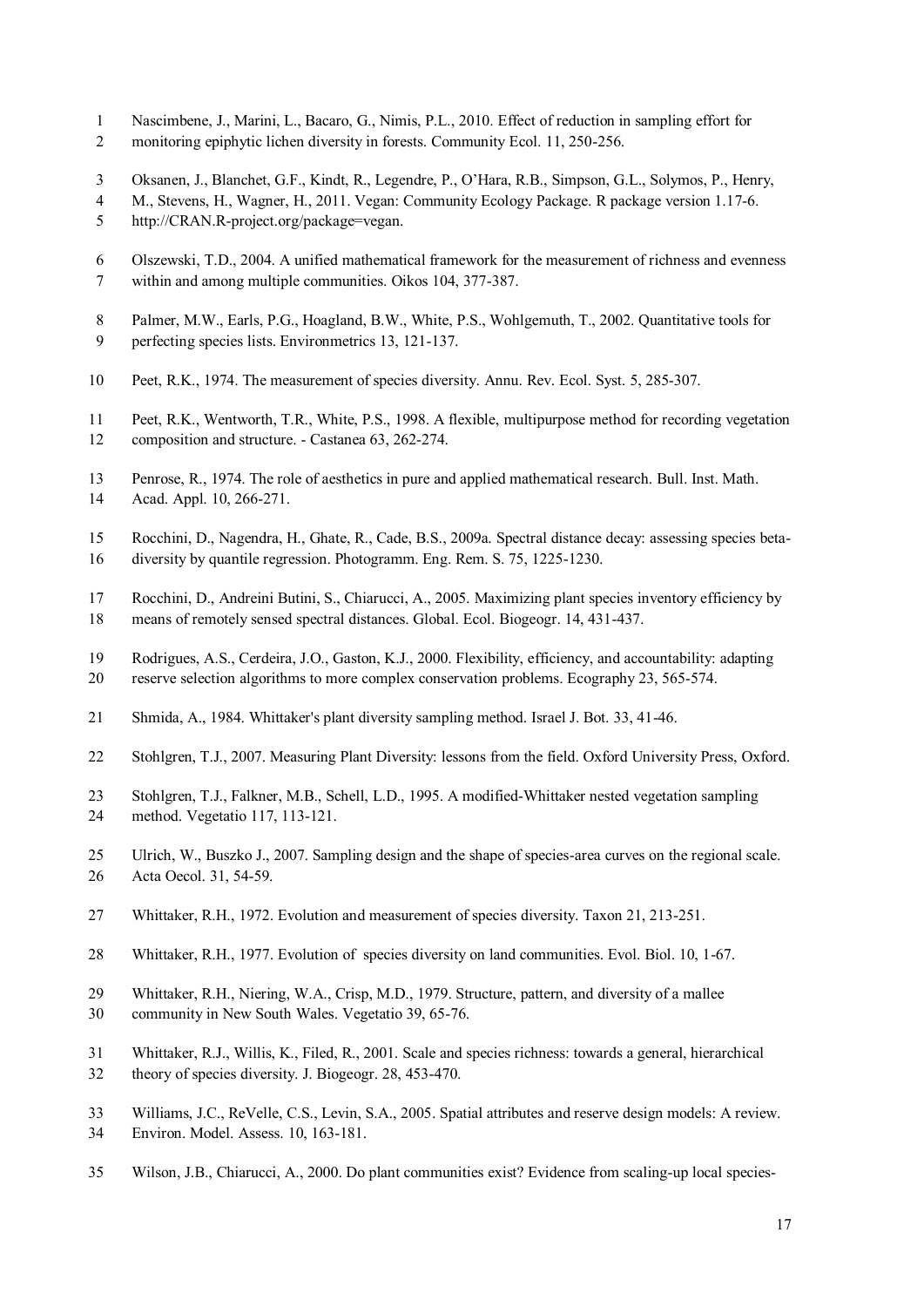- area relations to the regional level. J. Veg. Sci. 10, 775.
- Wilson, J.B., Chiarucci, A., 2001. Self-similarity and phantoms: A response to Hill. J. Veg. Sci. 12, 299.
- Yoccoz, N.G., Nichols, J.D., Boulinier T., 2001. Monitoring of biological diversity in space and time.
- Trends Ecol. Evol. 16, 446-453.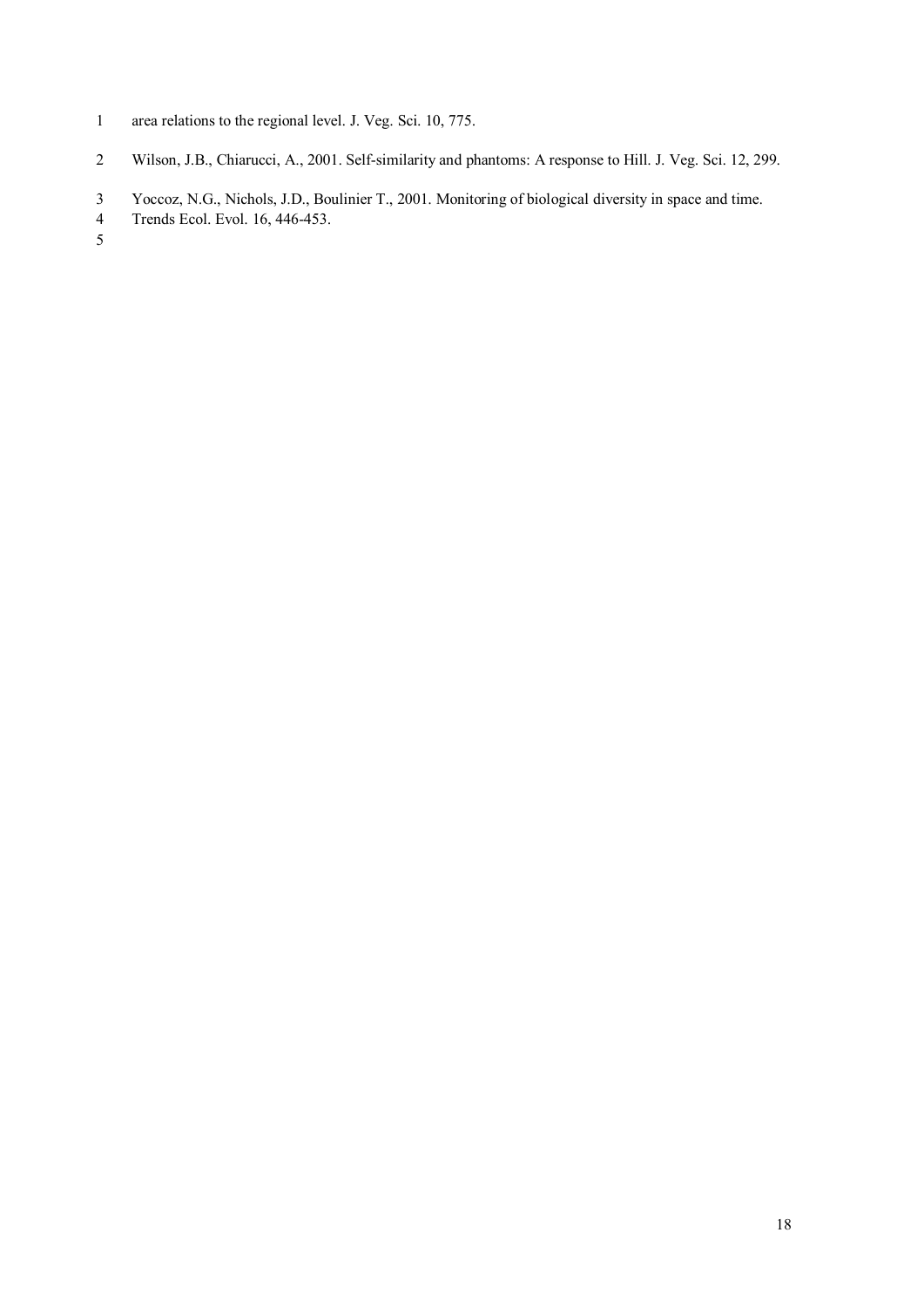## 1 **Tables**

## 2 **Table 1. Descriptive data for the investigated network of protected area (both Sites of Community**

|                                    | <b>Whole Dataset</b> | North-South<br>oriented plots | West-East<br>oriented plots |
|------------------------------------|----------------------|-------------------------------|-----------------------------|
| Number of plots                    | 604                  | 93                            | 98                          |
| Number of subplots                 | 9664                 | 1488                          | 1568                        |
| Total species richness             | 1041                 | 561                           | 583                         |
| Mean number of species per plot    | $31.5(0-122)$        | $30.2(4-87)$                  | $29.7(0-90)$                |
| Mean number of species per subplot | $12.3(0-60)$         | $12.1(0-55)$                  | $11.8(0-44)$                |

## 3 **Importance and nature reserves) within the Siena Province.**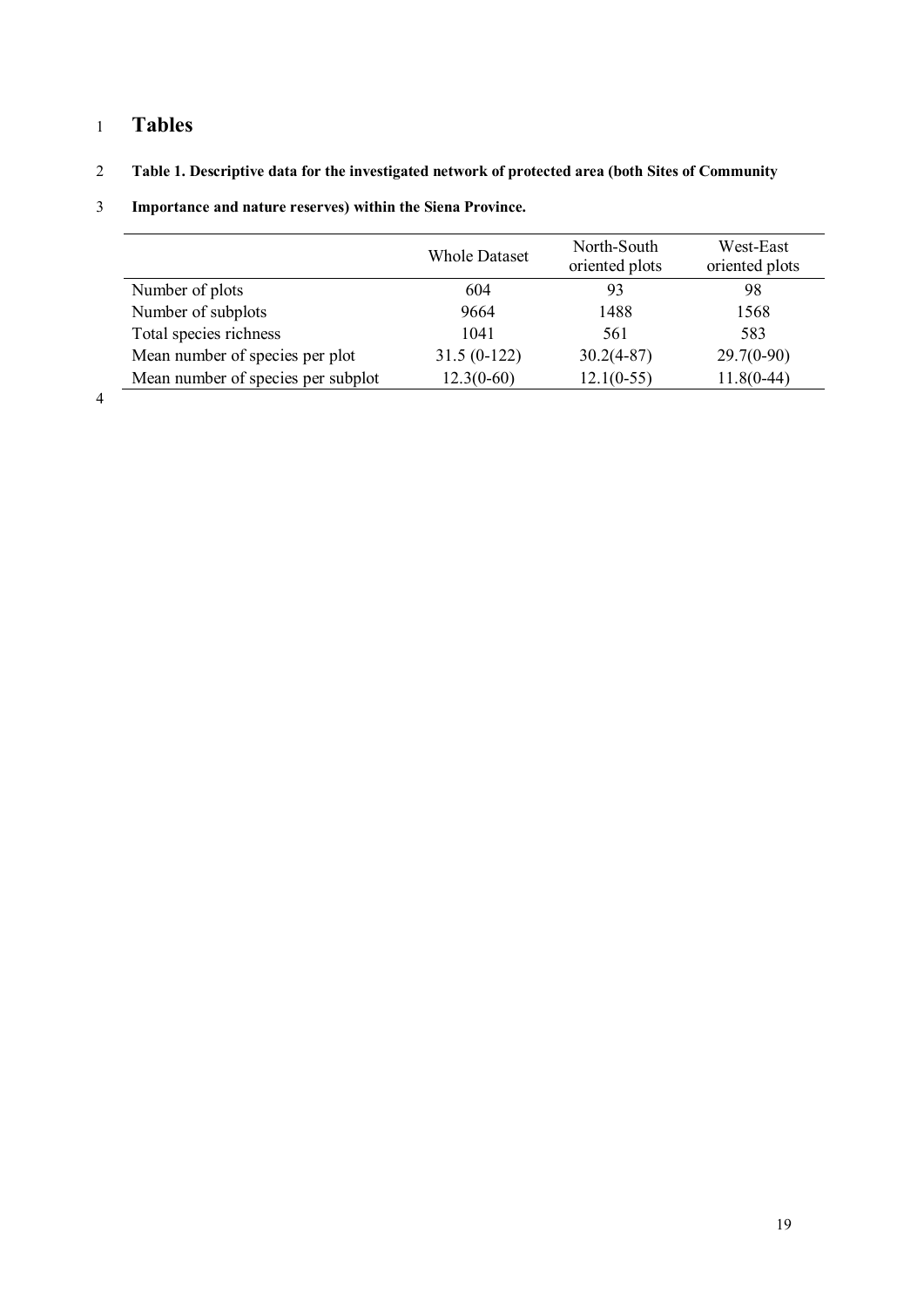Source df SS MS *F P* Shape 2 1054340 527170 10201 <0.001 Residuals 17997 930036 52 Total 17999 1984376

1 **Table 2.** Effect of the shape of the sampling unit on total species richness.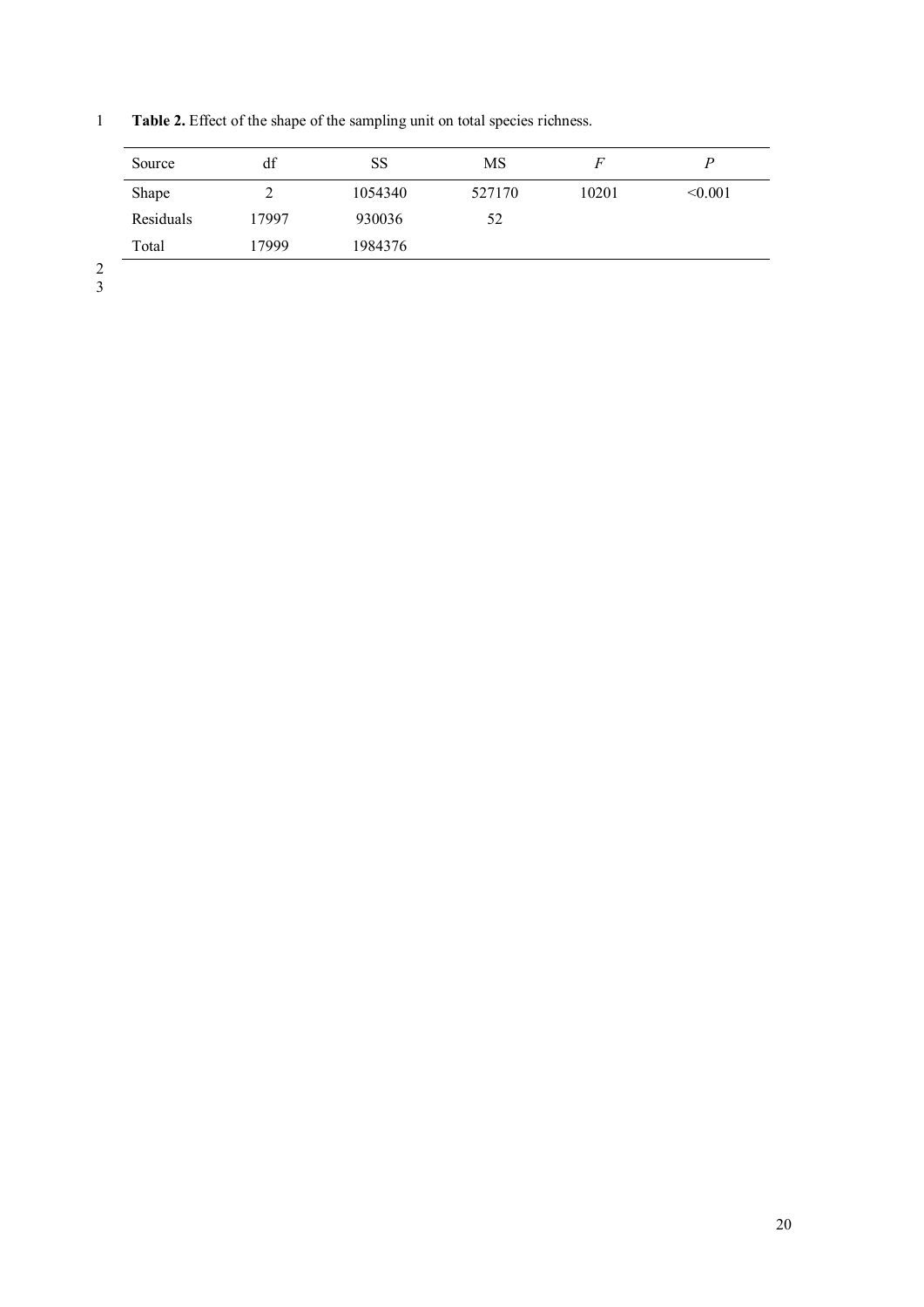1 **Table 3.** Effect of orientation of rectangular plot (parallel *versus* perpendicular) with respect to the main 2 environmental gradient on sampled species richness. The ANOVA analysis was carried out separately for

3 plots with North-South and East-West aspect

| Aspect          | Factors     | df | <b>SS</b> | MS    | F     | $\overline{P}$ |
|-----------------|-------------|----|-----------|-------|-------|----------------|
|                 | Orientation | 1  | 4.5       | 4.5   | 0.076 | 0.793          |
| North-<br>South | Residuals   | 6  | 357.5     | 59.58 |       |                |
|                 | Total       | 7  | 362.0     |       |       |                |
|                 | Orientation | 1  | 128.0     | 128.0 | 1.197 | 0.316          |
| East-West       | Residuals   | 6  | 641.5     | 106.9 |       |                |
|                 | Total       | 7  | 769.5     |       |       |                |

5 6  $\sim$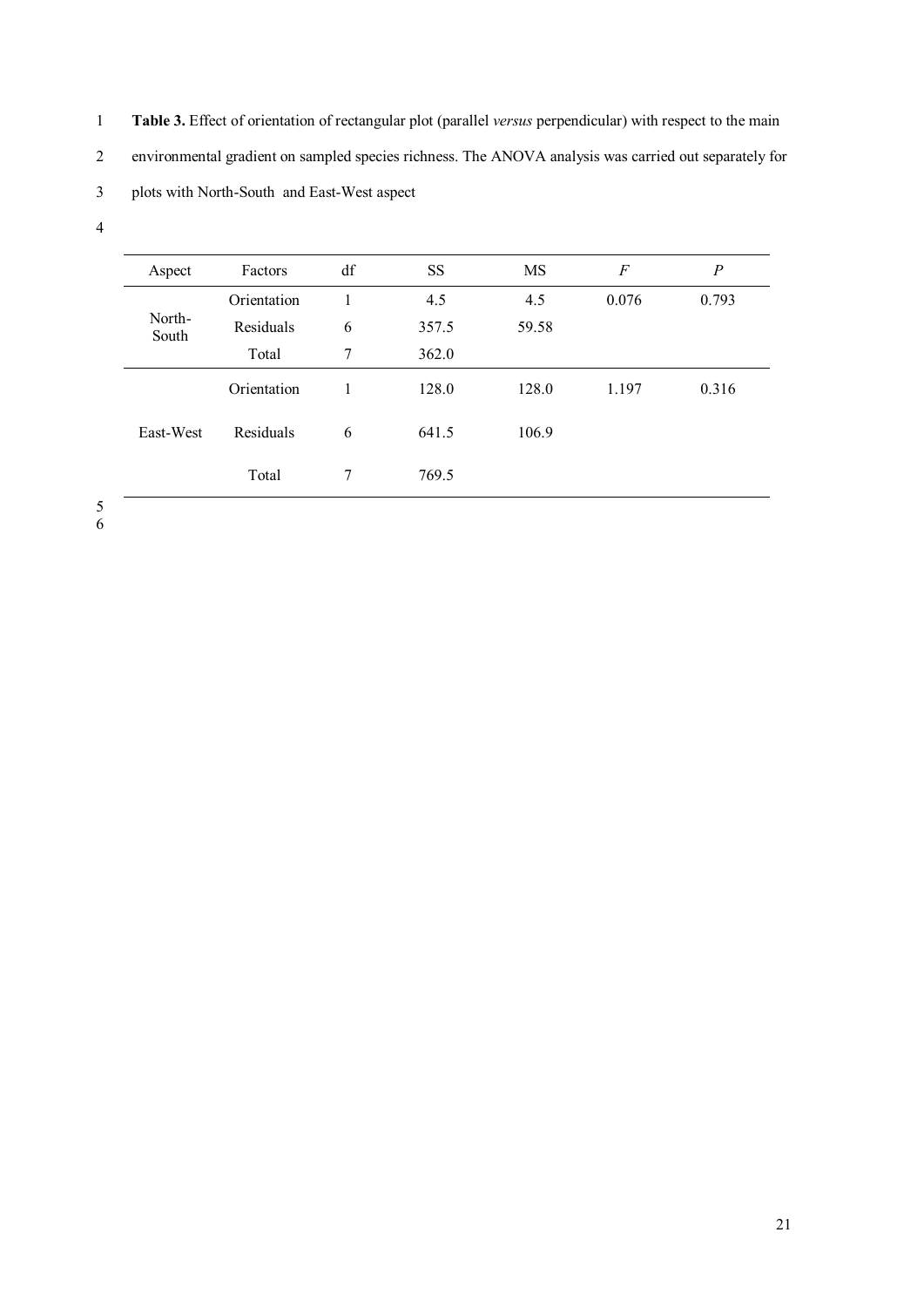# Figures

#### 





 **Fig. 1.** Description of the adopted sampling design; the whole territory was divided into a grid with cells of 1 m × 1 km and one random point was selected for each cell. Points falling within SCIs surface were 8 used as sample. At each sampling site, one  $10 \text{ m}^2$  square plot was used to measure vegetation structure 9 and sample plant species composition. The plot was further divided into 16 contiguous subplots (2.5 m  $\times$ 2.5 m) in which the presence/absence of species was recorded.

- 
- 
- 
-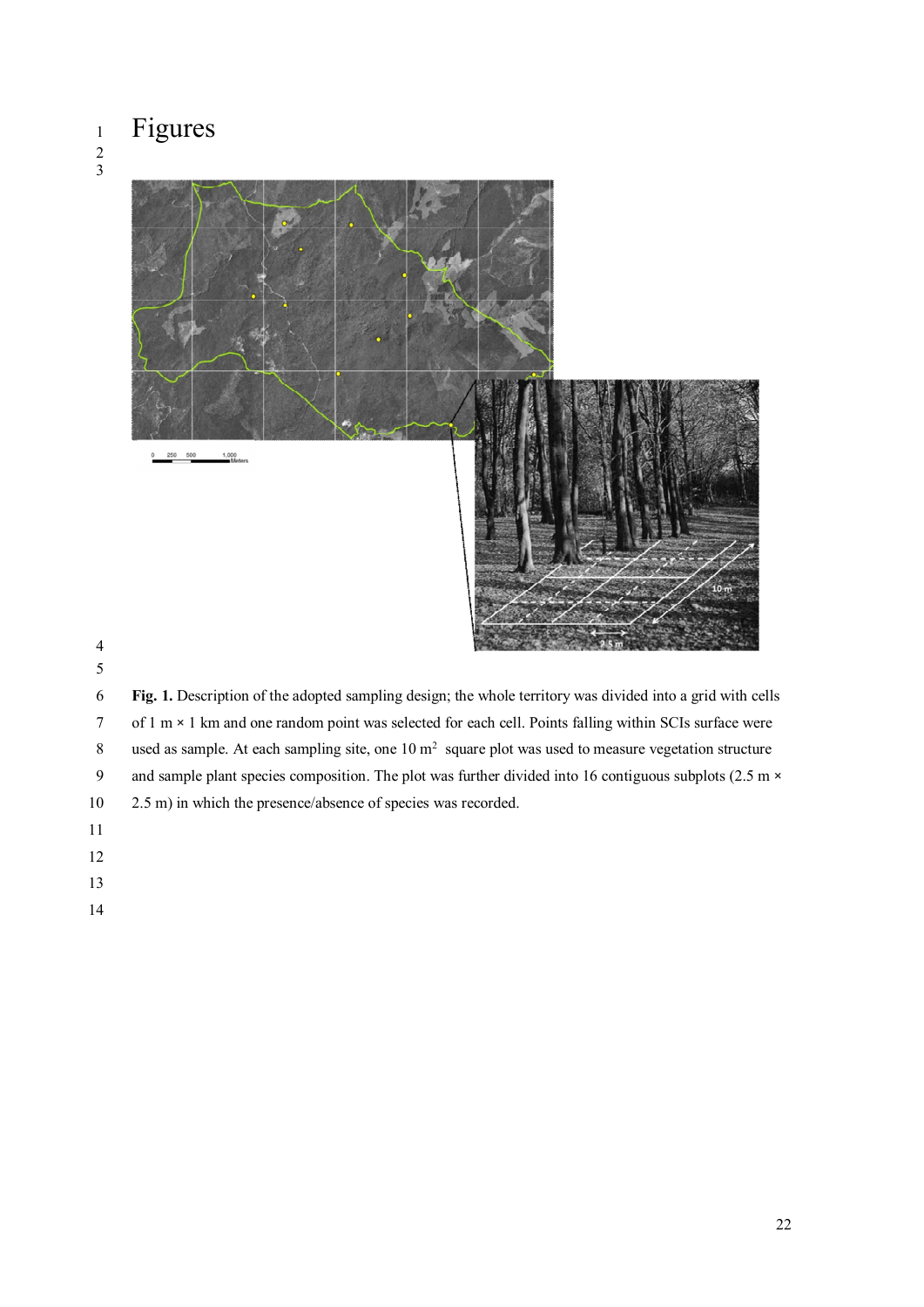

2 **Fig. 2.** Description of three possible spatial arrangements of subplots (here constraining the total plot area

 $3$  to 25 m<sup>2</sup> to visualise one of the possible combinations of subplots within each plot) used to test the effect

4 of subplot shape on total species richness. Total species richness for each design (rectangular, squared and

5 random subplots) was evaluated as the mean of 1000 random selections multiplied by each possible

6 combination of rectangles (8), squares (9) and (16!) random subplots for the 604 plots.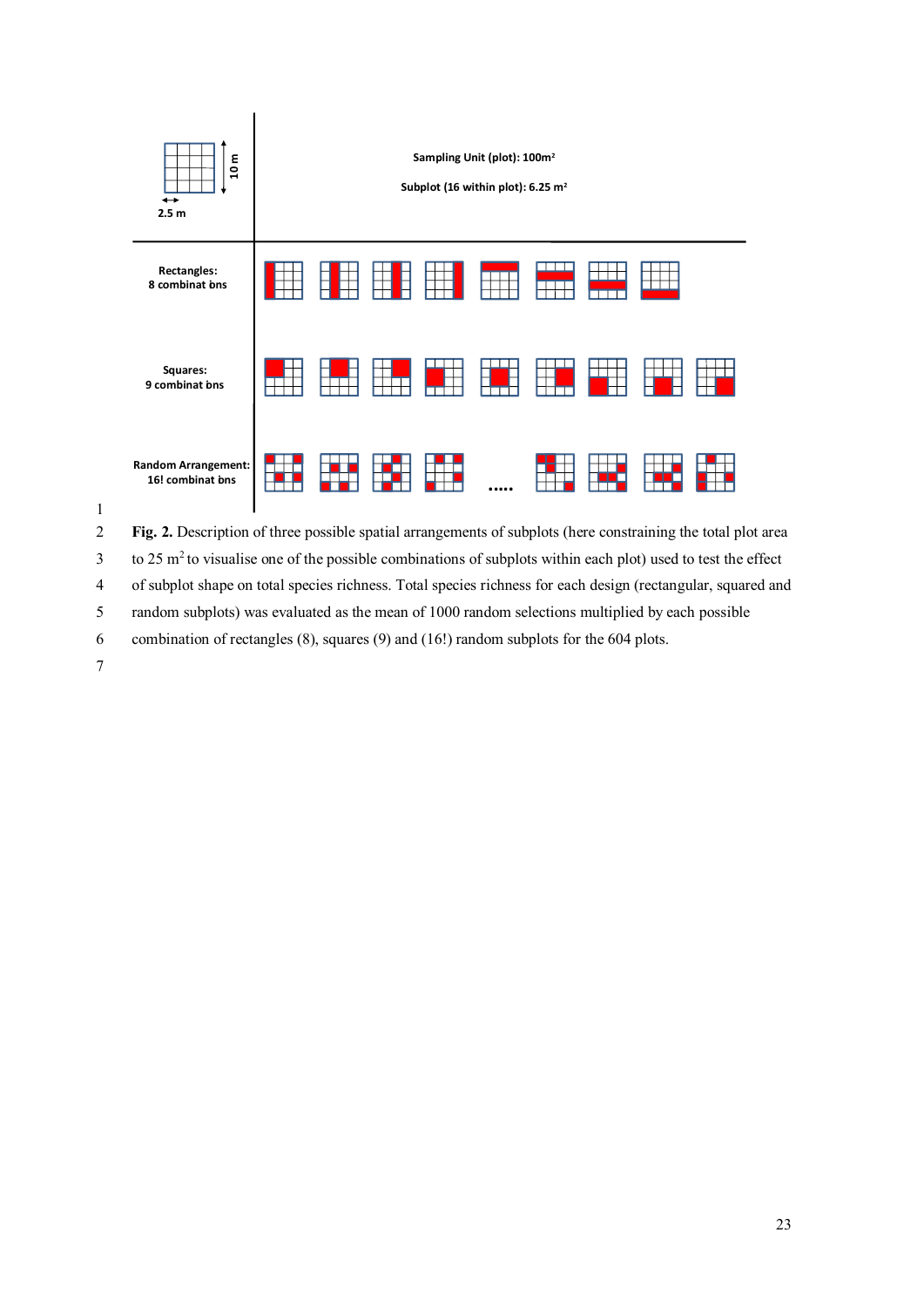



 **Fig. 3.** Effect of the shape of the sampling unit on the number of species using rarefaction curves (a). Each curve was calculated as the mean of 1000 accumulation curves obtained by combinations of subplots for each shape. b) Mean species differences between squares and rectangles expressed as a function of the sampling effort (number of accumulated plots).

- 
- 
-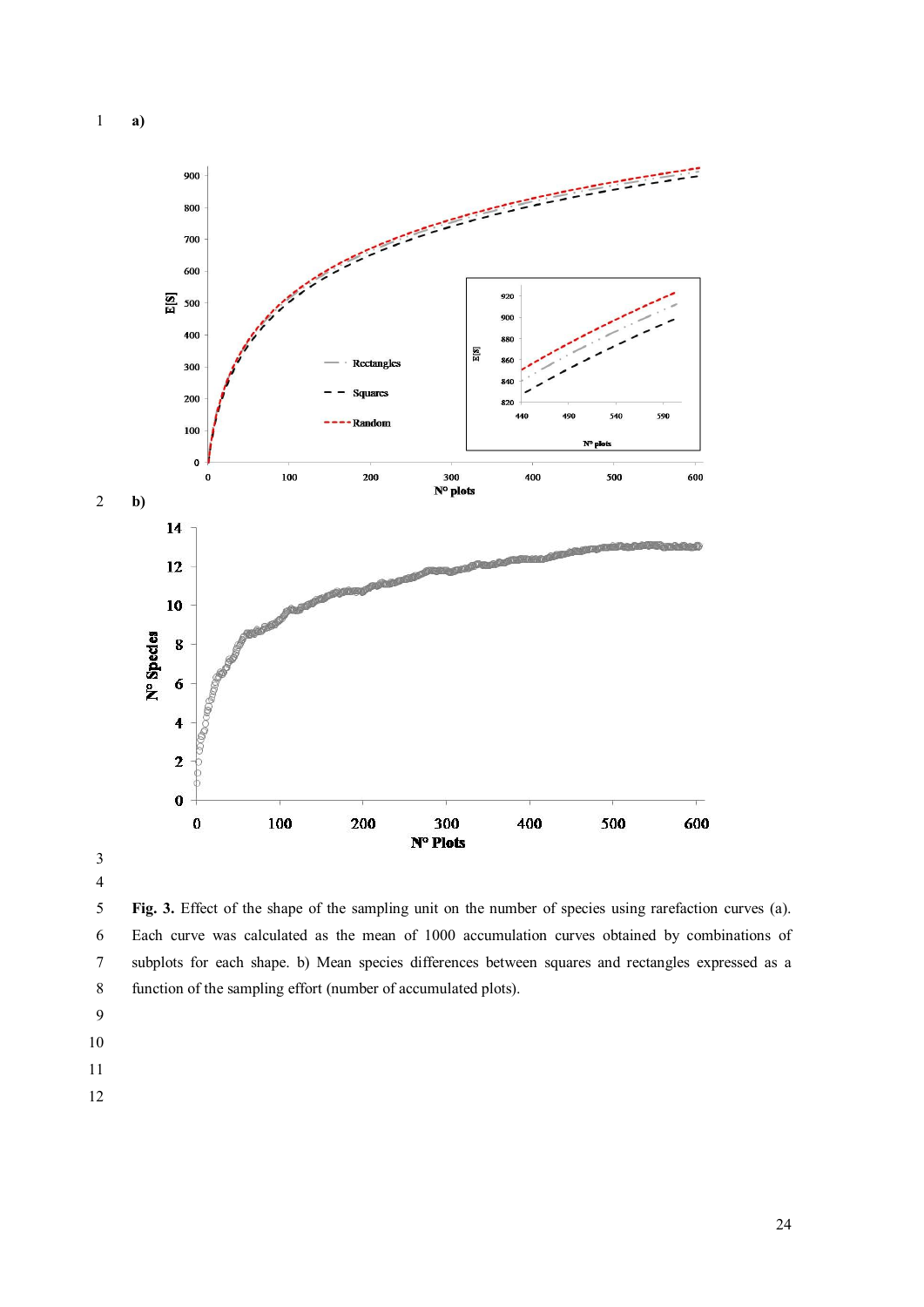

 **Fig.4.** Box-and-whisker plot showing the effect of the different shapes of the sampling units on species richness (box-plots are based on species richness values obtained by accumulation curves). The box 5 shows the interquartile range that contains values between  $25<sup>th</sup>$  and  $75<sup>th</sup>$  percentile. The line inside the box show the median. The two "whiskers" show adjacent values. The upper adjacent value (upper mark) is the value of the largest observation that is less than or equal to the upper quartile plus 1.5 the length of the interquartile range. The lower adjacent value (lower mark) is the value of the smallest observation that is greater than or equal to the lower quartile less 1.5 times the length of interquartile range.Dots represent outliers (values outside lower-upper mark range).